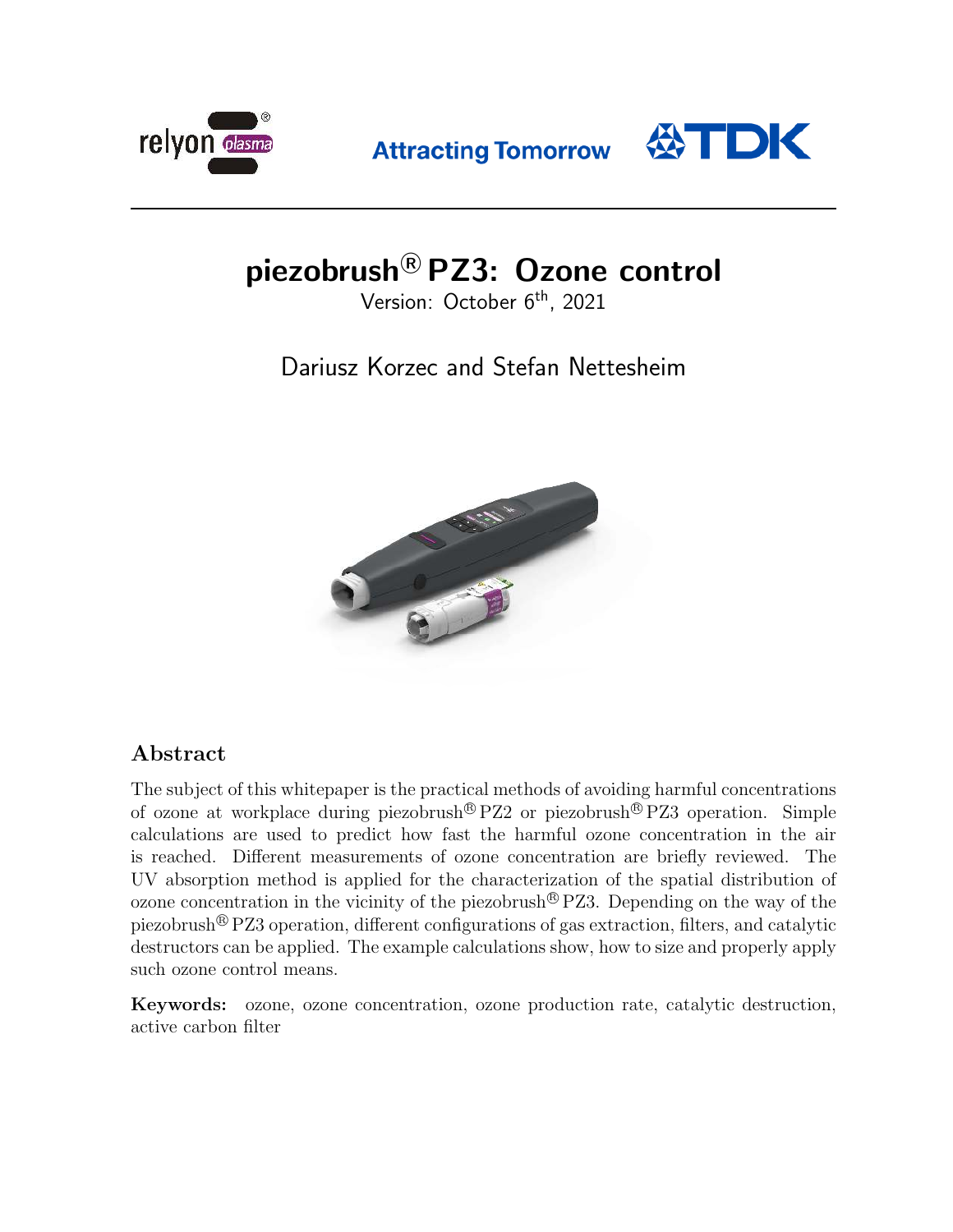## Contents

| 1                         |                                                     | Introduction                                                                                | $\boldsymbol{2}$ |  |  |
|---------------------------|-----------------------------------------------------|---------------------------------------------------------------------------------------------|------------------|--|--|
| $\overline{2}$            | Ozone                                               |                                                                                             |                  |  |  |
|                           | 2.1                                                 | Technical methods of ozone production $\ldots \ldots \ldots \ldots \ldots \ldots \ldots$    | 3                |  |  |
|                           | 2.2                                                 | Ozone concentration $\ldots \ldots \ldots \ldots \ldots \ldots \ldots \ldots \ldots \ldots$ | 3                |  |  |
|                           | 2.3                                                 |                                                                                             | 3                |  |  |
|                           | 2.4                                                 |                                                                                             | $\overline{4}$   |  |  |
|                           | 2.5                                                 |                                                                                             | $\overline{4}$   |  |  |
| 3                         | Ozone concentration calculation<br>6                |                                                                                             |                  |  |  |
|                           | 3.1                                                 |                                                                                             | $6\phantom{.}6$  |  |  |
|                           | 3.2                                                 |                                                                                             | 6                |  |  |
|                           | 3.3                                                 |                                                                                             | $\overline{7}$   |  |  |
|                           | 3.4                                                 |                                                                                             | $\overline{7}$   |  |  |
| $\boldsymbol{4}$          | Ozone concentration measurement methods             |                                                                                             |                  |  |  |
|                           | 4.1                                                 |                                                                                             | 8                |  |  |
|                           | 4.2                                                 |                                                                                             | 8                |  |  |
|                           | 4.3                                                 |                                                                                             | 8                |  |  |
| $\bf{5}$                  | Experimental determination of ozone production rate |                                                                                             |                  |  |  |
|                           | 5.1                                                 |                                                                                             | 9                |  |  |
|                           | 5.2                                                 |                                                                                             | 10               |  |  |
|                           | 5.3                                                 | Ozone concentration vs. CDA flow $\dots \dots \dots \dots \dots \dots \dots \dots \dots$    | 11               |  |  |
|                           | 5.4                                                 |                                                                                             | 12               |  |  |
|                           | 5.5                                                 |                                                                                             | 13               |  |  |
| 6                         | Ozone spreading in space<br>13                      |                                                                                             |                  |  |  |
|                           | 6.1                                                 |                                                                                             | 15               |  |  |
|                           | 6.2                                                 | Influence of vertical and horizontal distance                                               | 17               |  |  |
|                           | 6.3                                                 |                                                                                             | 19               |  |  |
| 7                         |                                                     | Conclusion                                                                                  | 19               |  |  |
| <b>Bibliography</b><br>20 |                                                     |                                                                                             |                  |  |  |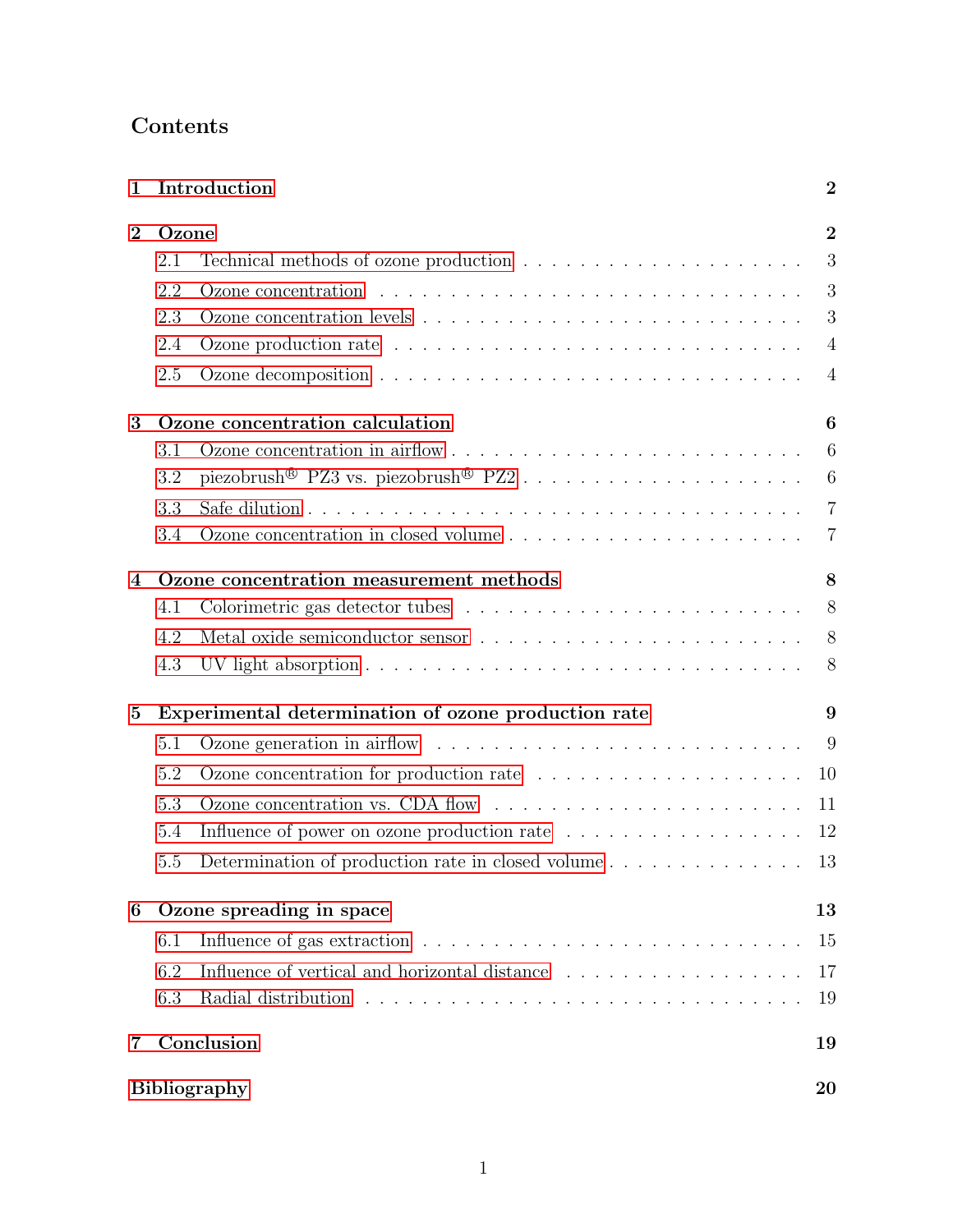## <span id="page-2-0"></span>1 Introduction

Atmospheric pressure plasmas are broadly used in research and production. The main mechanism of their action is the production of reactive oxygen-nitrogen species (RONS). Depending on the character of the discharge, either more nitrogen oxide or more ozone is produced. The discharges based on an atmospheric arc, such as pulsed atmospheric arc  $(PAA)$  produce predominantly different types of nitrogen oxides  $(NO_x)$ , since high temperatures occurring in arc promote the nitrogen oxidation. The cold type of air discharges, such as corona or piezoelectric direct discharge (PDD) promote chemical reactions producing ozone as a long-living product. piezobrush<sup>®</sup>  $PZ2$  and piezobrush<sup>®</sup>  $PZ3$  belong to this group of plasma sources.

On one hand, it is advantageous to maximize the concentration of RONS in the plasma fume, because it allows higher processing speeds. On the other hand, the same species which are indispensable for the technological process, are, in high concentrations, harmful to living species. It can be advantageous if the plasma is used for disinfection or sterilization. However, it is dangerous for humans to be exposed to such gases. To avoid this hazard, proper handling of the plasma device and gas management is needed. This report gives guidelines for estimation of the hazard due to ozone and shows the ways to avoid it.

## <span id="page-2-1"></span>2 Ozone

Ozone, or accordingly to systematic IUPAC name: trioxygen, is an unstable gas that is produced in air or other oxygen-containing gas mixtures, as a result of UV light illumination, mainly at 172 nm [\[27\]](#page-22-0) and 184.9 nm wavelengths, [\[21\]](#page-21-0) electron bombardment or chemical processes. Most important physical properties of ozone are summarized in Table [1.](#page-2-2)

<span id="page-2-2"></span>Table 1: Physical properties of ozone.

| <b>Description</b>                     | <b>Values</b> | Units                  |
|----------------------------------------|---------------|------------------------|
| Molar mass                             | 47.997        | g/mol                  |
| Density at STP <sup>1</sup>            | 2.144         | $\text{kg}/\text{m}^3$ |
| Solubility in water at STP             | 1.05          | g/dm <sup>3</sup>      |
| Half-lifetime (HLT) in dry air at 24°C | 1500          | min                    |
| Standard enthalpy of formation         | 142.67        | kJ/mol                 |

<sup>&</sup>lt;sup>1</sup>In chemistry, IUPAC uses since 1982 the standard temperature and pressure (STP) defined as the temperature of  $0\degree C = 273.15$  K and an absolute pressure of exactly 1 bar = 100 kPa.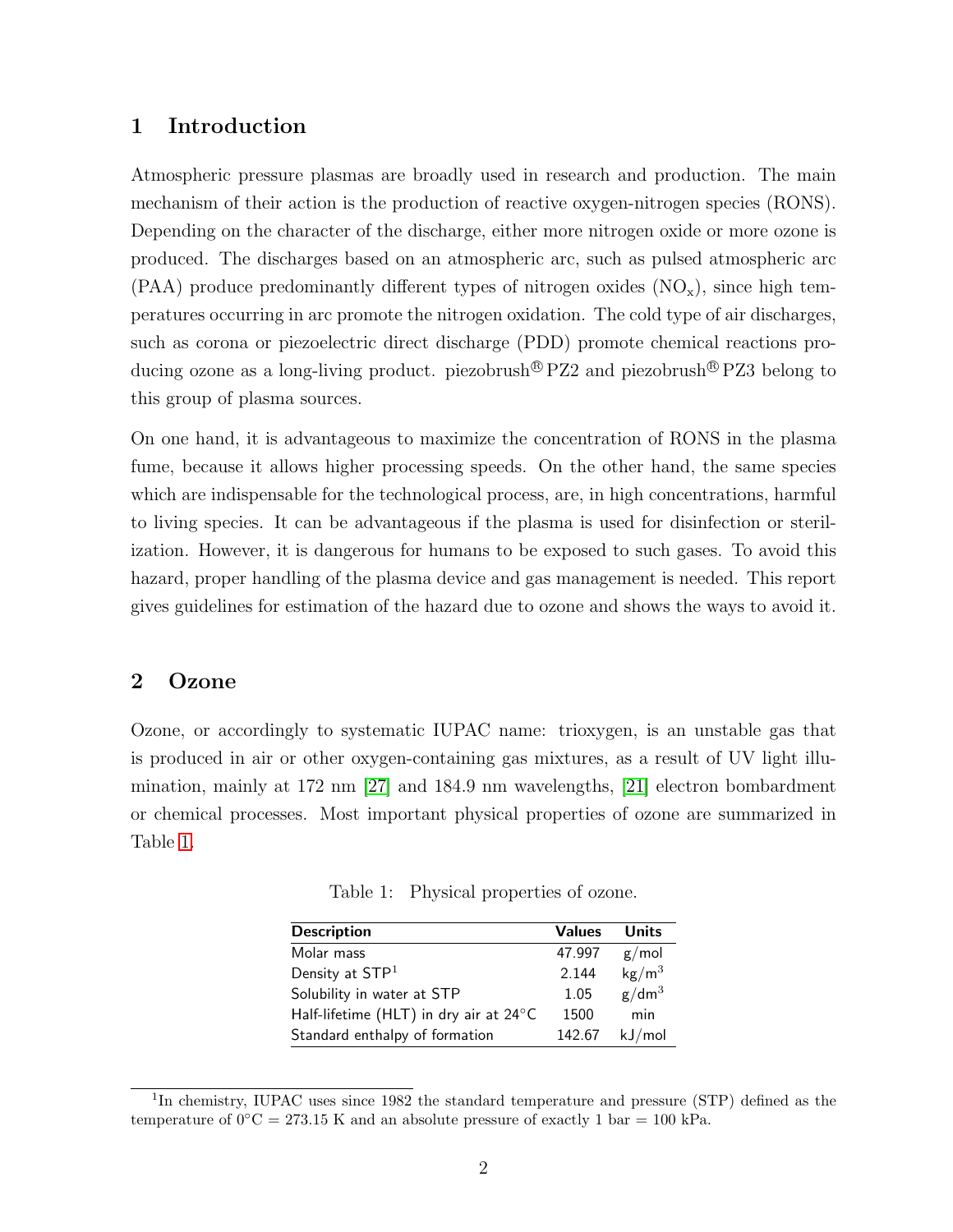#### <span id="page-3-0"></span>2.1 Technical methods of ozone production

The established methods of ozone generation are by photochemical generation [\[9\]](#page-20-0), for example by  $X_{e_2}$  excimer lamps [\[12\]](#page-20-1), electrochemically [\[6,](#page-20-2) [28\]](#page-22-1), and by electrical discharges [\[4,](#page-20-3) [3\]](#page-20-4). The last one can be subdivided in ozone generation by dielectric barrier discharge (DBD) in oxygen [\[11\]](#page-20-5) and air [\[19\]](#page-21-1), by surface dielectric barrier discharge (SDBD) [\[22,](#page-21-2) [29\]](#page-22-2) by Corona discharges in air [\[5\]](#page-20-6), oxygen, and carbon dioxide [\[30\]](#page-22-3), and by piezoelectric direct discharges (PDD) [\[17,](#page-21-3) [32\]](#page-22-4), both in air and in oxygen [\[33,](#page-22-5) [16\]](#page-21-4). The PCPG generates ozone in any oxygen-containing environment.

#### <span id="page-3-1"></span>2.2 Ozone concentration

The amount of ozone in some media can be described quantitatively by ozone concentration. The most frequently used one is the concentration of ozone in the air or water. In this study, the focus is on ozone concentration in the air. Different definitions of this are commonly used.

The most popular one is part per million (ppm). ppm is closely related to part per billion (ppb). Both are related to  $\%$ :

 $1\% = 10^4$  ppm =  $10^7$  ppb

The ppm and ppb can be written with additional letter:  $ppm(v)$  or  $ppm(m)$  which means, that the units refer to the volume  $(v)$  or molar amount  $(m)$ .

A different type of unit for ozone concentration is the mass of ozone per unit volume of gas. The most frequently used ones are  $\mu$ g/m<sup>3</sup> or g/m<sup>3</sup>. The more precise version of the last unit is  $g/Nm^3$  where N refers to NTP conditions<sup>2</sup>.

The rule of thumb for recalculation between these two types of units is:

1 ppb =  $2 \mu g/m^3$ 

#### <span id="page-3-2"></span>2.3 Ozone concentration levels

Ozone occurs naturally in the atmosphere, where it has great biological and meteorological significance [\[3\]](#page-20-4). Typically its concentration in the troposphere does not exceed 10 ppb (Table [2\)](#page-4-2). The human nose is quite sensitive to ozone and detects it at the concentration of 20 ppb. This can vary depending on personal abilities and exposure to increased ozone concentrations (getting used to, accommodation effect). Table [2](#page-4-2) shows characteristic ozone concentration limits in open and closed environments.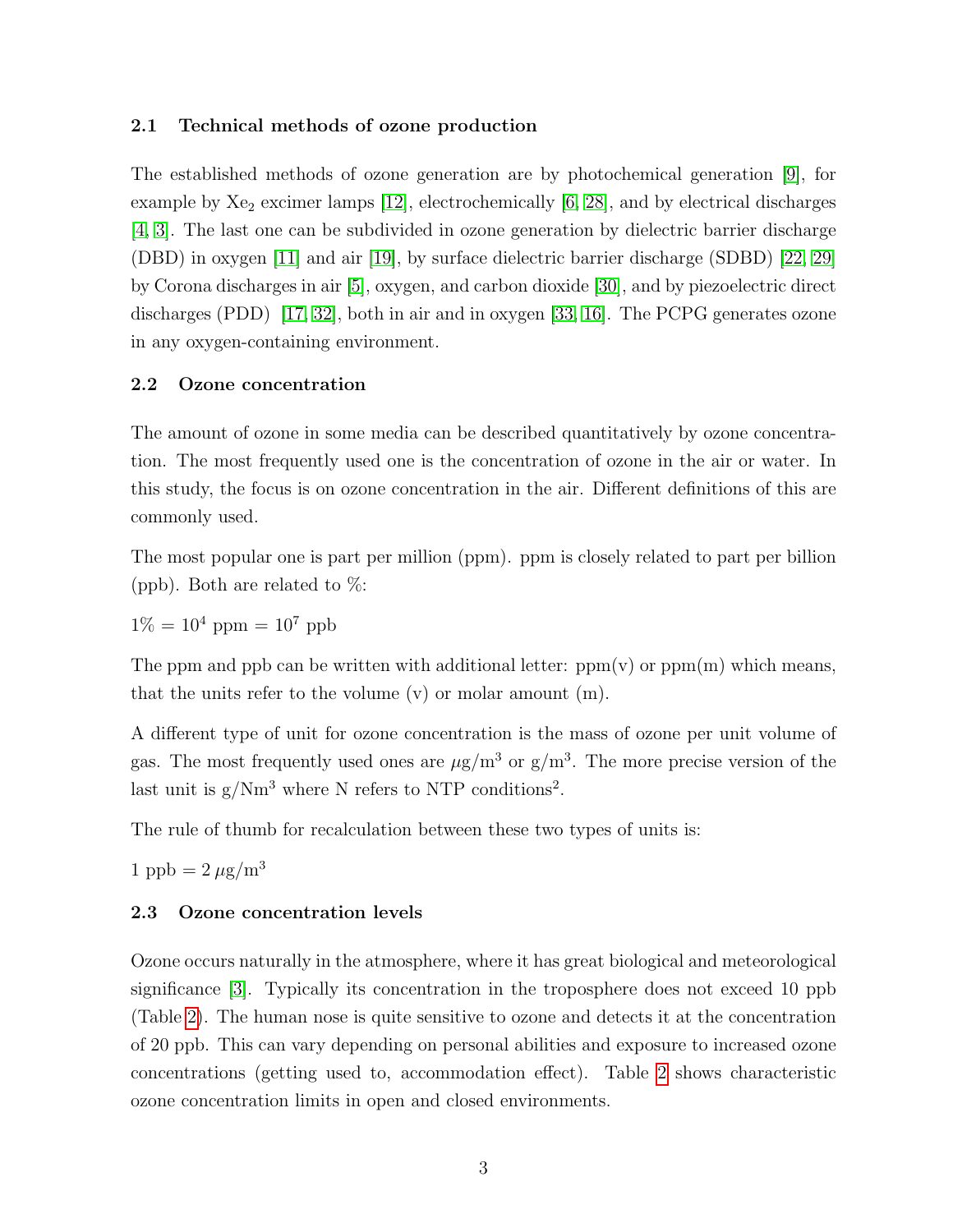| <b>Description</b>                                    | Ozone in ppm    | Ozone in $\mu$ g/m <sup>3</sup> |
|-------------------------------------------------------|-----------------|---------------------------------|
| Natural concentration in the troposphere              | $0.0001 - 0.01$ |                                 |
| Typical instruments for air cleaning                  | 0,015-0,05      |                                 |
| Smell threshold                                       | 0.02            | 40                              |
| Workplace 8 hours mean value (valid before 2005)      | 0.06            | 120                             |
| Smog alarm                                            | 0.09            | 180                             |
| Alarm                                                 | 0.12            | 240                             |
| Immediately dangerous to life or health (IDHL) (1957) | 5               |                                 |
| Acute inhalation toxicity in humans                   | 9               |                                 |
| Lethal for mouse, rat or pig after 3 h exposure       | $\sim$ 20       |                                 |
| Lethal for humans after 30 min exposure               | $\sim$ 50       |                                 |
| In plasma gases of piezobrush $\mathcal{B}$ PZ2       | 120             |                                 |
| Inactivation of bacteria and viruses                  | 100-200         |                                 |
| In plasma gases of piezobrush $\mathcal{B}$ PZ3       | 240             |                                 |
| Maximum reachable in air under normal conditions      | 4500            |                                 |
| Commercial $O_3$ generators working with air          | up to 25 000    |                                 |
| With SDBD in $70\%O_2 + 30\%CO_2$                     | 35 000          |                                 |
| Commercial $O_3$ generators working with $O_2$        | up to 60 000    |                                 |

<span id="page-4-2"></span>Table 2: The ozone concentration thresholds.

The influence of ozone concentration on humans depends not only on the ozone concentration but also on the duration of the exposition to ozone. Figure [1](#page-5-0) shows this influence.

#### <span id="page-4-0"></span>2.4 Ozone production rate

An important characteristic of an ozone-generating instrument is its ozone production rate, defined as the amount of ozone produced in a time unit. Typically, this amount is expressed in grams per hour. As shown in Section [5,](#page-9-0) the ozone production rate of piezobrush<sup>®</sup> PZ2 or piezobrush<sup>®</sup> PZ3 working with 100% power, is about 0.08 g/h. Knowing this value, the ozone concentration in either a closed volume or in the gas flow can be calculated. The simple formulas for such calculations are presented in Section [3.](#page-6-0)

#### <span id="page-4-1"></span>2.5 Ozone decomposition

Gas with a very high ozone concentration cannot be released in the ambient without neutralization. At the temperature of  $24\degree C$  and relative humidity of  $45\%$ , the half-lifetime (HLT) of ozone is 11 h [\[24\]](#page-21-5). The factors that reduce the HLT of ozone are:

• High humidity contributing to ozone destruction due to chemical reactions with OH and  $HO_2$  radicals [\[13,](#page-20-7) [24\]](#page-21-5),

<sup>&</sup>lt;sup>2</sup>The normal temperature and pressure (NTP) is used (NIST) for the temperature of  $20^{\circ}$ C = 293.15 K and the absolute pressure of 1 atm  $= 101.325$  kPa).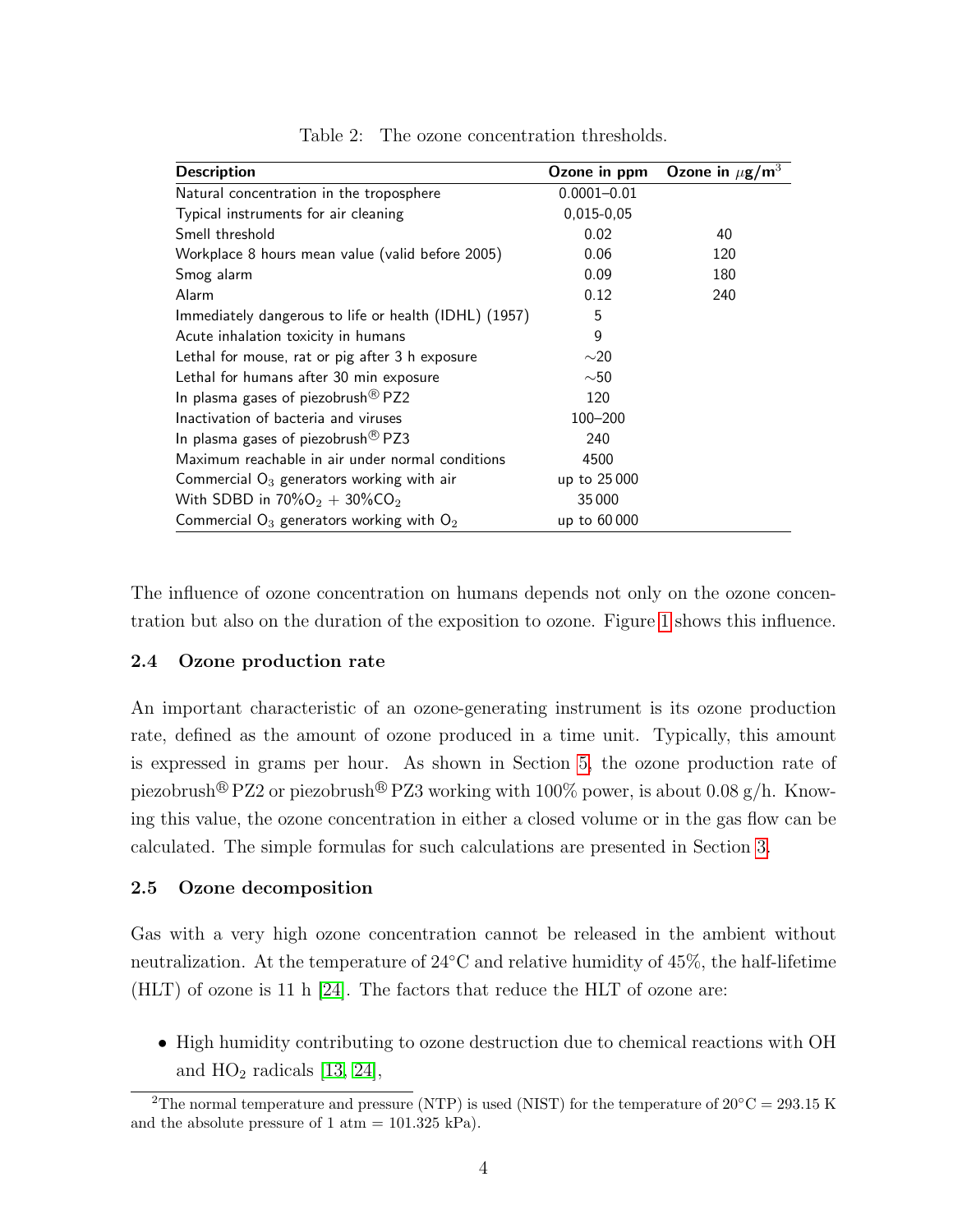

<span id="page-5-0"></span>Figure 1: Influence of ozone on humans depending on exposure time and concentration. Source: <https://www.lenntech.com/ozone-and-humans.htm#ixzz4nkJ8Exrk>

- Elevated temperature (see discussion in section [5.4\)](#page-12-0) causing thermal decomposition [\[2\]](#page-20-8),
- Presence of surfaces containing water solutions with high pH-values [\[15,](#page-21-6) [31\]](#page-22-6),
- Presence of carbon [\[26\]](#page-22-7) and some organic substances,
- Presence of catalytic materials such as metals and metallic oxides [\[1\]](#page-20-9), especially  $MnO<sub>2</sub>$  [\[8\]](#page-20-10).
- UV illumination in wavelength range causing photolysis  $(200 300 \text{ nm})$  [\[23\]](#page-21-7), and
- High (several  $\%$ ) ozone concentration activating more efficient reaction channels for ozone destruction.

Some of these mechanisms can be used for intentional destruction of ozone. The most spread is the application of activated carbon filters. Their main drawback is that the activated carbon is consumed by reactions with ozone and has to be replaced after wear.

No significant wear is observed by catalytic filters, based mainly on mixtures of  $\text{MnO}_2$ and  $CuO<sub>2</sub>$  [\[8,](#page-20-10) [25\]](#page-22-8). The problem with catalytic filters is that, they are selective. It means,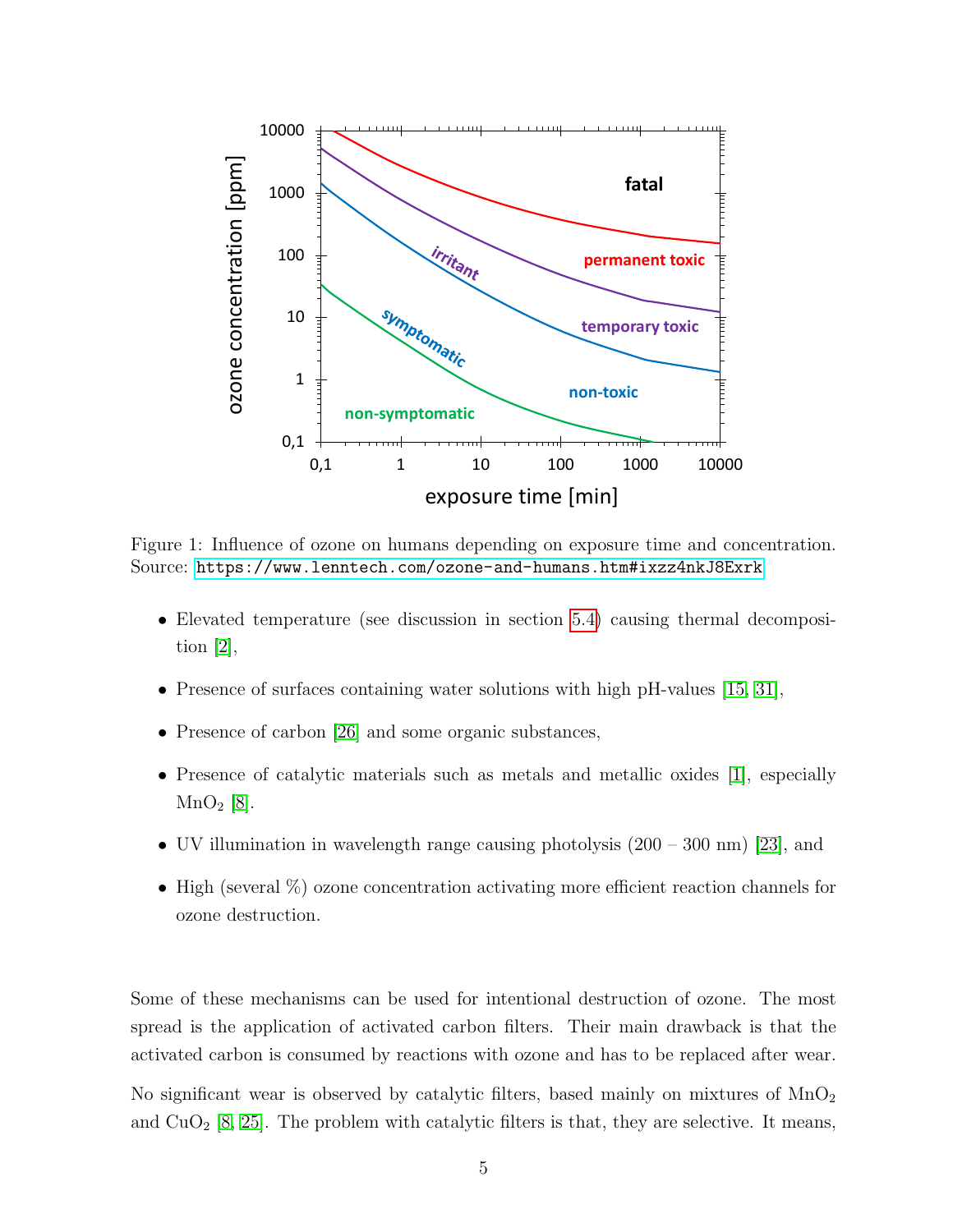they remove very efficiently ozone, but much less effective, some other harmful substances present in plasma gases. These are either the nitrogen-based oxidizing species or ozonides, resulting from chemical reactions of ozone with plastics. They can also be "poisoned" by a number of chemical compounds.

### <span id="page-6-0"></span>3 Ozone concentration calculation

#### <span id="page-6-1"></span>3.1 Ozone concentration in airflow

Knowing the airflow  $f_{\text{air}}$  and the ozone production rate of the PCPG the ozone concentration  $N_{\text{O}_3}$  in this airflow can be expressed as follows:

<span id="page-6-3"></span>
$$
N_{\text{O}_3} = \frac{R_{\text{prod}} \cdot V_A}{f_{\text{air}} \cdot M_{\text{O}_3}}
$$
\n
$$
\tag{1}
$$

where  $V_A$  is the molar volume, which is ca. 0.024790 m<sup>3</sup>/mol for the pressure of 1 bar and temperature of 25°C, and  $M_{\text{O}_3}$  is the molar mass of ozone (48 g/mol). Analyzing Equation [\(1\)](#page-6-3) it is apparent that the ozone concentration can be decreased in two ways: by a decrease of production rate or by an increase of the airflow, resulting in dilution of the ozone. For maximum piezobrush<sup>®</sup> PZ3 production rate of 80 mg/h (see Section [5\)](#page-9-0) in air, the ozone concentration is inversely proportional to the airflow and can be calculated using the numerical formula:

<span id="page-6-4"></span>
$$
N_{\text{O}_3} = \frac{623 \text{ ppm} \cdot \text{SLM}}{f_{\text{air}}} \tag{2}
$$

Let us use this formula for some practical estimations.

## <span id="page-6-2"></span>3.2 piezobrush<sup>®</sup> PZ3 vs. piezobrush<sup>®</sup> PZ2

Using Equation [2,](#page-6-4) the concentration of ozone flowing out of the piezobrush  $\mathbb{B} PZ2$  and piezobrush <sup>R</sup> PZ3 can be estimated. It is not the same value, because these two plasma generators work with different fans resulting in different gas flows. For piezobrush<sup>®</sup>  $PZ2$ working with a gas flow of about 30 SLM, the ozone concentration in the open nozzle is 22.8 ppm. For piezobrush<sup>®</sup> PZ3 operated with full power  $(8 \text{ W})$  and working with a gas flow of about 10 SLM, the ozone concentration in output flow is 62.3 ppm. The much higher ozone concentration for piezobrush<sup>®</sup>  $PZ3$  results in higher process efficiency.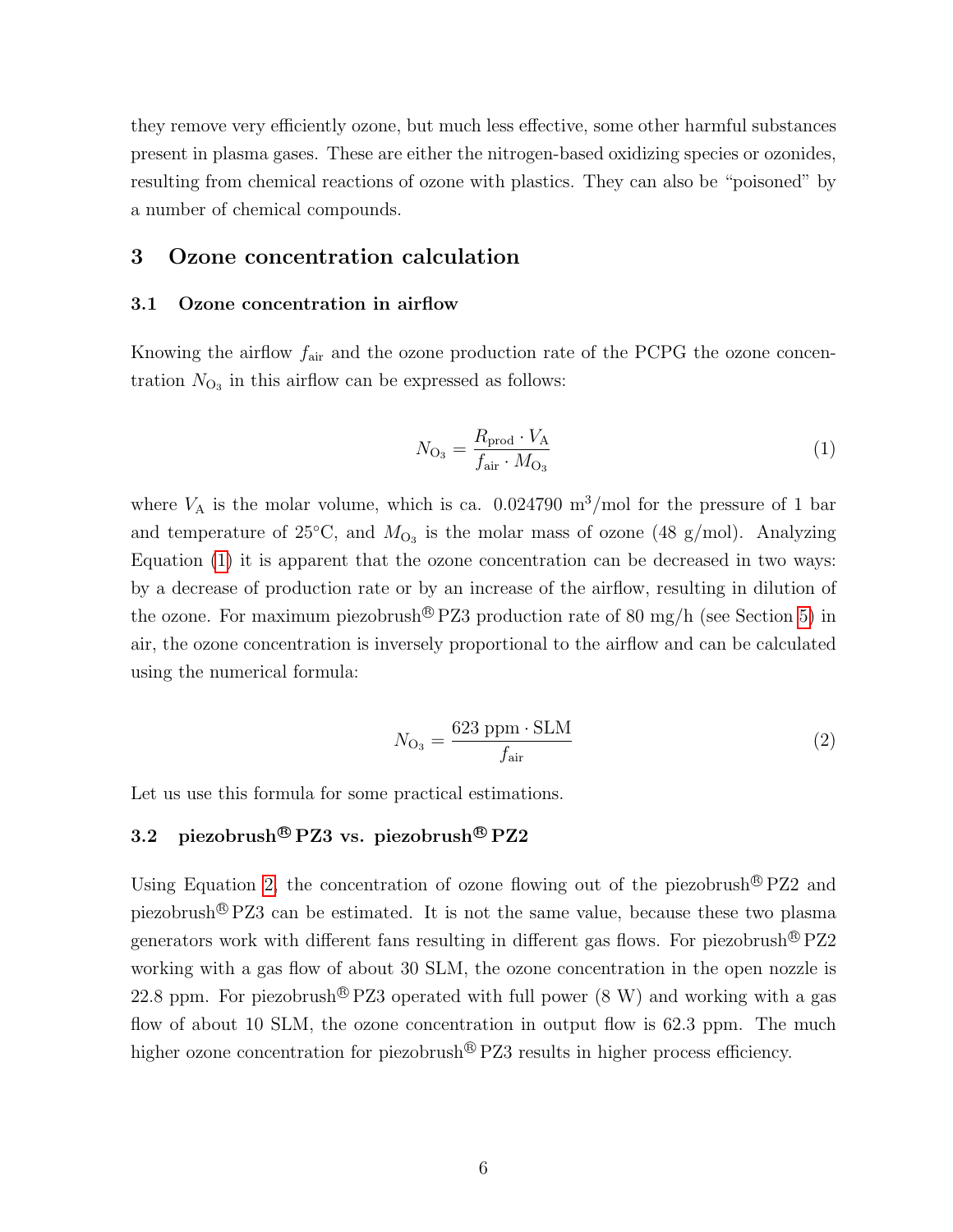#### <span id="page-7-0"></span>3.3 Safe dilution

Using converted Equation  $(2)$ , for known production rate  $(80 \text{ mg/h})$  the airflow of the gas extraction system can be calculated, which allows for dilution of the produced ozone below the smog alarm level of 180  $\mu$ g/m<sup>3</sup> = 0.09 ppm (Table [2\)](#page-4-2).

$$
f_{\text{air}} = \frac{623 \text{ SIM} \cdot \text{ppm}}{N_{\text{O}_3}} = 623/0.09 \text{ SIM} \approx 6900 \text{ SIM} = 415 \text{ m}^3 \text{h}^{-1}
$$
 (3)

Since the throughput of blowers used for gas extraction is typically expressed in  $m^3 h^{-1}$ , the value is recalculated to these units. This value is compatible with the suction power of typical work-place extraction terminals working without active carbon filters and guiding the gas to the environment.

#### <span id="page-7-1"></span>3.4 Ozone concentration in closed volume

Assuming a constant production rate  $R_{\text{prod}}$ , the mean ozone concentration  $N_{\text{O}_3}$  reached after PCPG operation time of t in a constant volume  $V_0$  can be expressed as:

<span id="page-7-2"></span>
$$
N_{\text{O}_3}(t) = \frac{R_{\text{prod}} \cdot V_{\text{A}}}{V_0 \cdot M_{\text{O}_3}} \cdot t \tag{4}
$$

For simplicity, Equation [\(4\)](#page-7-2) does not take into account: (i) the ozone destruction rate, (ii) the pumping away of the air by ozone sensor, and (iii) the decrease of the volume due to the reduction of the mole amount of gas  $(O_2)$  conversion in  $O_3$ ), because for typical cases their influence is negligible.

The non-stop operation time of piezobrush<sup>®</sup>  $PZ3$  is limited to 5 min, after which the device switches off automatically. In this case, in the hall in which the experiments were conducted (see Section [6\)](#page-13-1) with sizes of 10 m  $\times$  8 m  $\times$  5 m = 400 m<sup>3</sup>, assuming that the hall is closed and not ventilated, the ozone concentration of 8 ppb is reached. It is below the smell limit.

Let reformulate Equation [\(4\)](#page-7-2) to calculate the time elapsing before some threshold value of ozone concentration is reached:

$$
t_{\rm th} = \frac{N_{\rm O_3} \cdot V_0 \cdot M_{\rm O3}}{R_{\rm prod} \cdot V_{\rm A}}\tag{5}
$$

Taking into account the values of the constants and recalculation factors, the linear dependence on volume obtained for the guide value for ozone concentration in workplaces of 60 ppb is: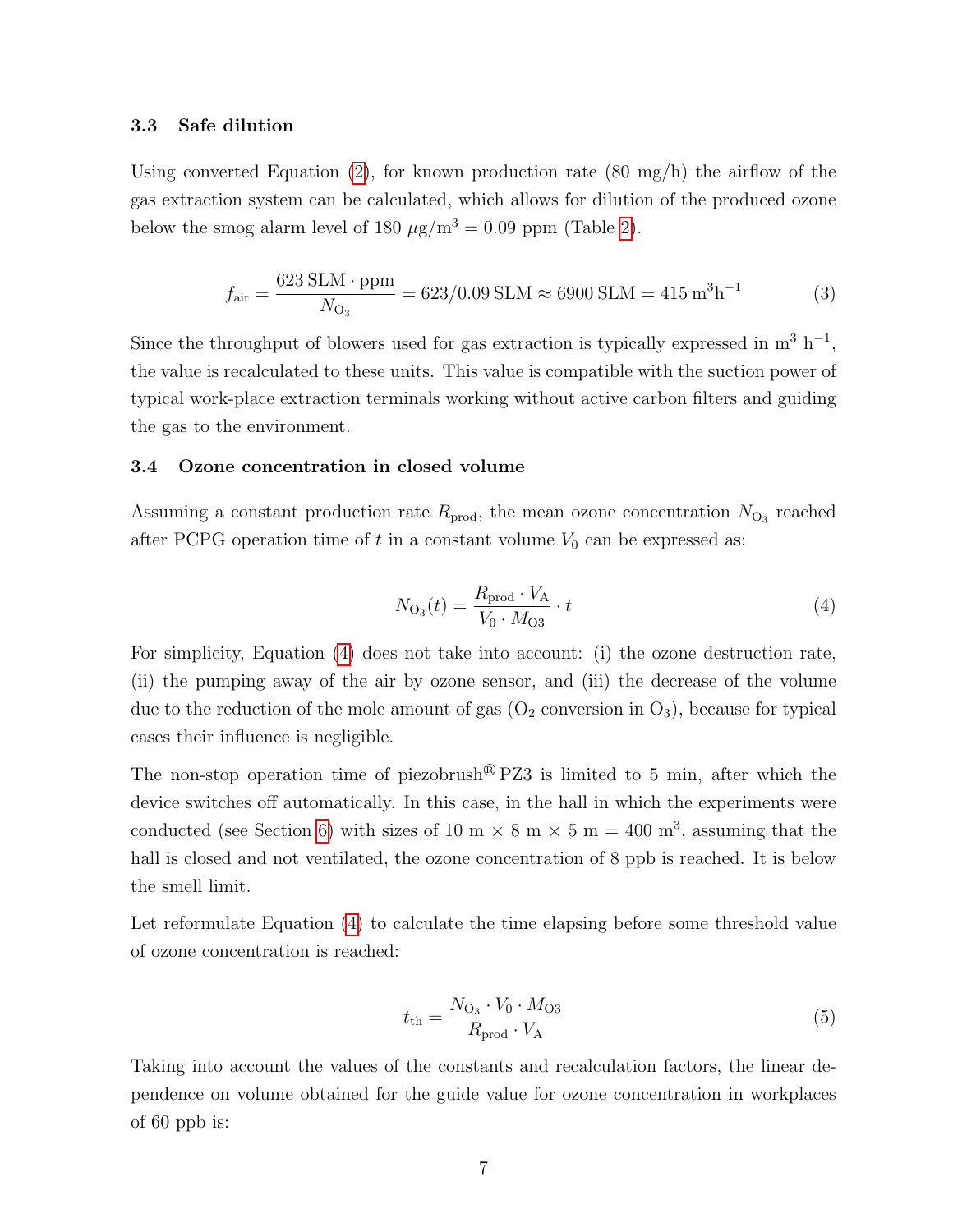$$
t = 5.78 \, \text{s} \cdot \text{m}^{-3} \cdot \text{V}_0 \tag{6}
$$

For room of 3 m  $\times$  3 m  $\times$  3 m = 27 m<sup>3</sup>, this time is 156 s = 2 min 36 s. This result means that in an uventilated small office room, the ozone concentration can reach 0.06 ppm (Table [2\)](#page-4-2) after only a few minutes of piezobrush  $\mathbb{R}$  PZ3 operation.

## <span id="page-8-0"></span>4 Ozone concentration measurement methods

The production rate used for the calculation of ozone concentration in Section [3](#page-6-0) was determined based on different measurements. In the following, the most popular techniques are summarized.

#### <span id="page-8-1"></span>4.1 Colorimetric gas detector tubes

Low-cost and easy-to-use tools for detecting the presence of ozone are the colorimetric gas detector tubes available from a wide range of manufacturers [\[10\]](#page-20-11). In a typical colorimetric gas detector tube, a predetermined volume of air is pumped through a tube using a portable pump. The tube has a layer that indicates ozone by changing color. Depending on the amount of ozone that has passed through the tube the length of the zone which has changed color will be different. The drawbacks of this method are low accuracy, need for consumables, and no time-dependent monitoring.

#### <span id="page-8-2"></span>4.2 Metal oxide semiconductor sensor

A handheld ozone sensor A-22 of ECO-Sensors is equipped with heated metal oxide semiconductor sensor. It allows the measurement of ozone concentration without air pumping, which is especially suitable, if ozone concentrations in very small volume are to be measured, for which the pumping cannot be applied. A-22 automatically selects one of its ozone concentration ranges: 30 ppb to 1.999 ppm and 2.00 ppm to 20.00 ppm. The upper concentration limit of this sensor is 19.99 ppm. The drawback of such sensors is a long response time and the need for frequent calibration recommended monthly and replacement of the sensor module, annually. Since this method does not require pumping, it is especially suitable for the determination of ozone concentration in very small volumes.

#### <span id="page-8-3"></span>4.3 UV light absorption

The high-accuracy measurement of ozone concentration can be conducted utilizing the UV light absorption in the wavelength range of 200 to 300 nm [\[23\]](#page-21-7). For this study two ozone sensors based on such a principle were applied.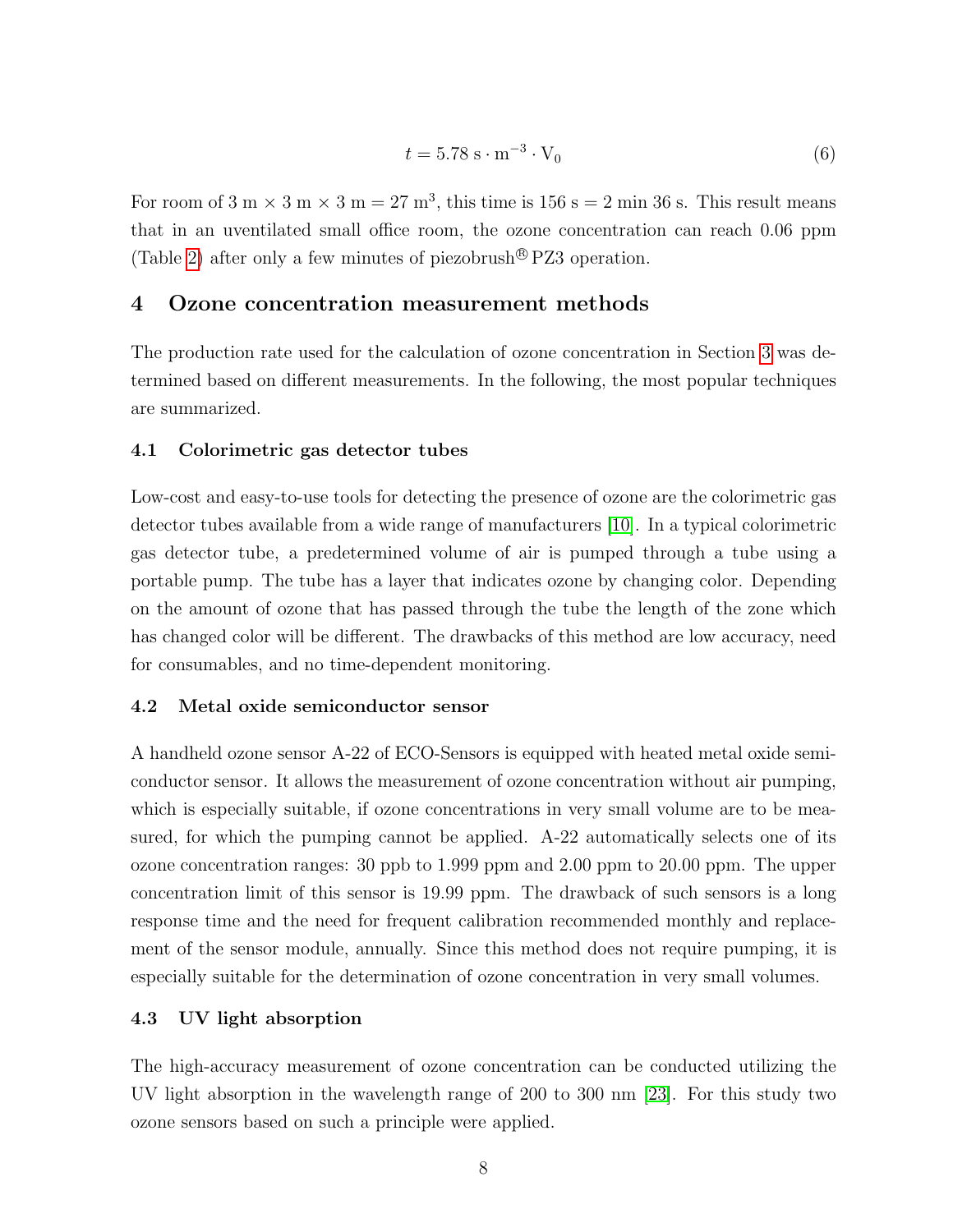Ozone Analyzer UV-100 of ECO Sensors that allows ozone concentration measurements in the range of 10 ppb to 999 ppm is used for higher ozone concentrations as shown in Sections [5.1](#page-9-1) and [5.5.](#page-13-0)

For precise determination of the ozone concentration in the range of 0.2 ppb to 10 ppm (see Section [6\)](#page-13-1), the UV photometric ozone analyzer O342e of Environnement S.A. was used. The sample flow rate of this instrument is 1 SLM. The measurement was performed each 10 s. The drawback of this method is the comparatively high cost.

## <span id="page-9-0"></span>5 Experimental determination of ozone production rate

The ozone concentration can be measured directly but is not a suitable parameter for characterizing PCPG efficiency because the result strongly depends on airflow. A more suitable parameter for this purpose is the production rate, defined as mass of ozone produced per time unit. In the next sections, the two methods of production rate determination: in the gas flow and in the closed volume are presented. Both of them are applied and give the same value of production rate for CeraPlas<sup>®</sup> F-based devices.

## <span id="page-9-1"></span>5.1 Ozone generation in airflow



<span id="page-9-2"></span>Figure 2: Measurement of the concentration of ozone generated by PCPG in the flow of CDA.Setup.

To obtain accurate ozone concentration values, the measurements were conducted with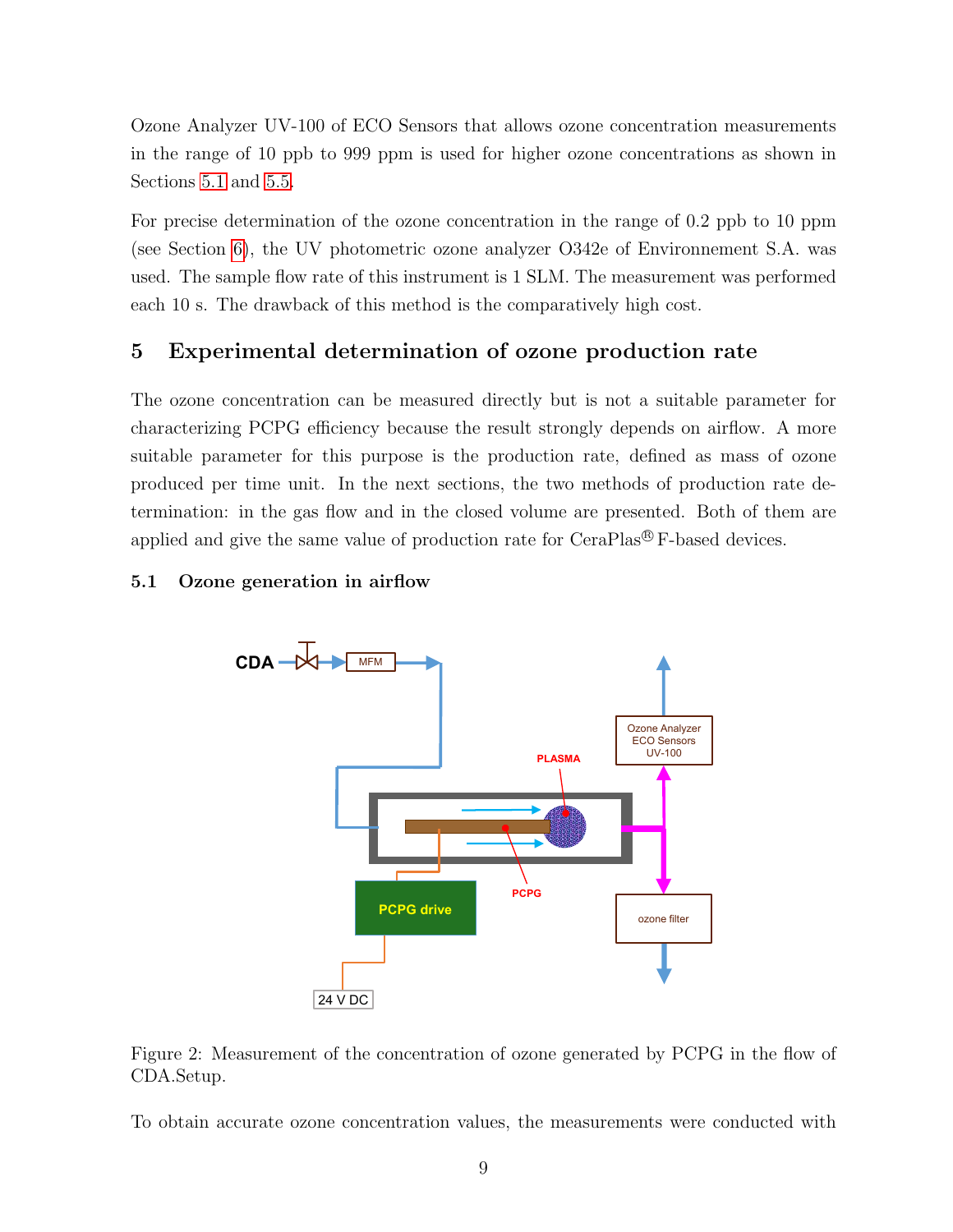CeraPlas<sup>®</sup> F, embedded without driver electronics in the module with gas flow. The PCPG can be operated in CDA or a mixture of nitrogen and oxygen. The CDA flow is controlled by a needle valve and MFM of FESTO. The nitrogen and oxygen flows are controlled by the MFC of MKS. The generic setup used for ozone generation in the flow of compressed dry air (CDA) is shown in Figure [2.](#page-9-2)



<span id="page-10-1"></span>Figure 3: Measurement of the concentration of ozone generated by PCPG in the flow of CDA. Concentration of ozone as a function of operation time for five compressed dry airflows. The piezoelectric transformer power is 8.3 W.

#### <span id="page-10-0"></span>5.2 Ozone concentration for production rate

After switching on the PCPG power supply, a rapid increase in the ozone concentration can be observed, as shown for five CDA flows in Figure [3.](#page-10-1) For flows below 6 SLM the maximum concentrations are reached after about 60 s. Then, the ozone concentration decreases with time. The lower the flow, the stronger the drop of ozone concentration and the longer the time it takes to reach the stable value. For 3 SLM, the concentration drops by 15% from its maximum value after 5 min after switching on the power, and the asymptotic value is not reached yet. For 5 SLM, the drop is less than 5% and the stable value is reached after 3 min. The proposed physical reason for this effect is an increase in the PCPG temperature. The PCPG is heated mainly due to the mechanical and also, electrostatic losses [\[7\]](#page-20-12). Since the PCPG block is made of PZT ceramics with poor thermal conductivity  $(\approx 1.4 \,\mathrm{W \cdot m^{-1} \cdot K^{-1}})$ ,[\[18\]](#page-21-8) and high specific heat  $(\approx 100 \,\mathrm{J \cdot mole^{-1} \cdot K^{-1}})$  [\[20\]](#page-21-9)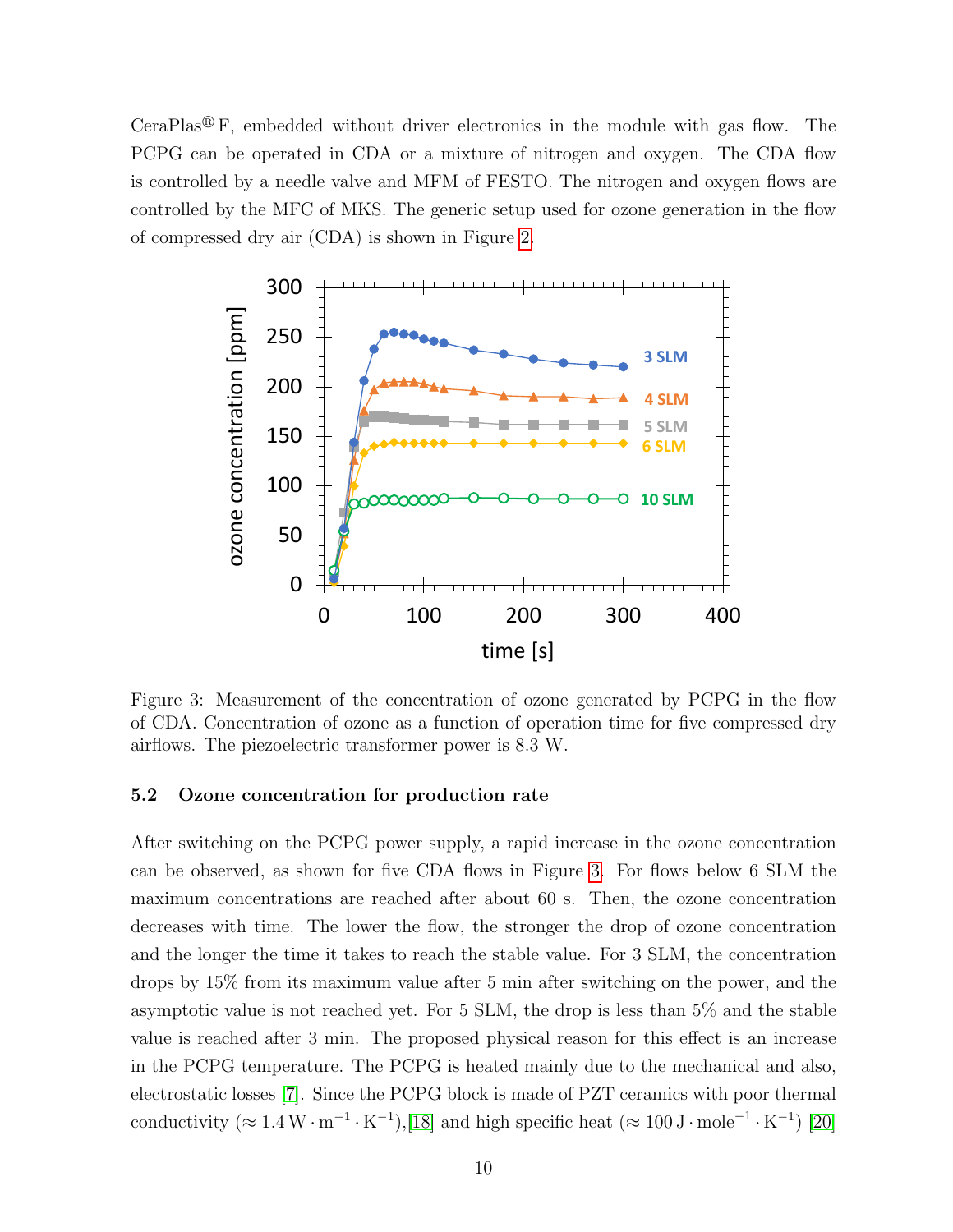at room temperature, it takes several minutes for the heat from the inner part of the PCPG to reach the surface and a thermal balance can be established. The time needed to reach the thermal equilibrium increases with a decrease in CDA flow, due to degrading cooling of the PCPG. The fan for air cooling the piezobrush  $\mathbb{R}$  PZ2 and piezobrush  $\mathbb{R}$  PZ3 is chosen to deliver an airflow, which is always higher than 6 SLM, resulting in minimal thermal drift after time longer than 1 min. Consequently, the ozone concentration used for the determination of the ozone production rate is measured after 60 s from a cold start.



<span id="page-11-1"></span>Figure 4: Ozone concentration as a function of CDA flow, measured at PCPG power of 8.3 W

#### <span id="page-11-0"></span>5.3 Ozone concentration vs. CDA flow

The concentration of ozone as a function of CDA flow is visualized as a blue plot in Figure [3.](#page-10-1) According to the fitting curve of this plot, the ozone concentration decreases almost inversely proportional to the CDA flow, which confirms the predictions of Equation [1](#page-6-3) The higher the flow, the stronger the dilution grade of ozone, and the lower the expected activation efficiency. To maximize the activation efficiency, the ozone concentration must be maximized by minimizing the airflow. The limiting factor with regard to minimization of the airflow is the PCPT cooling requirements, which are dependent on the power coupled in the system.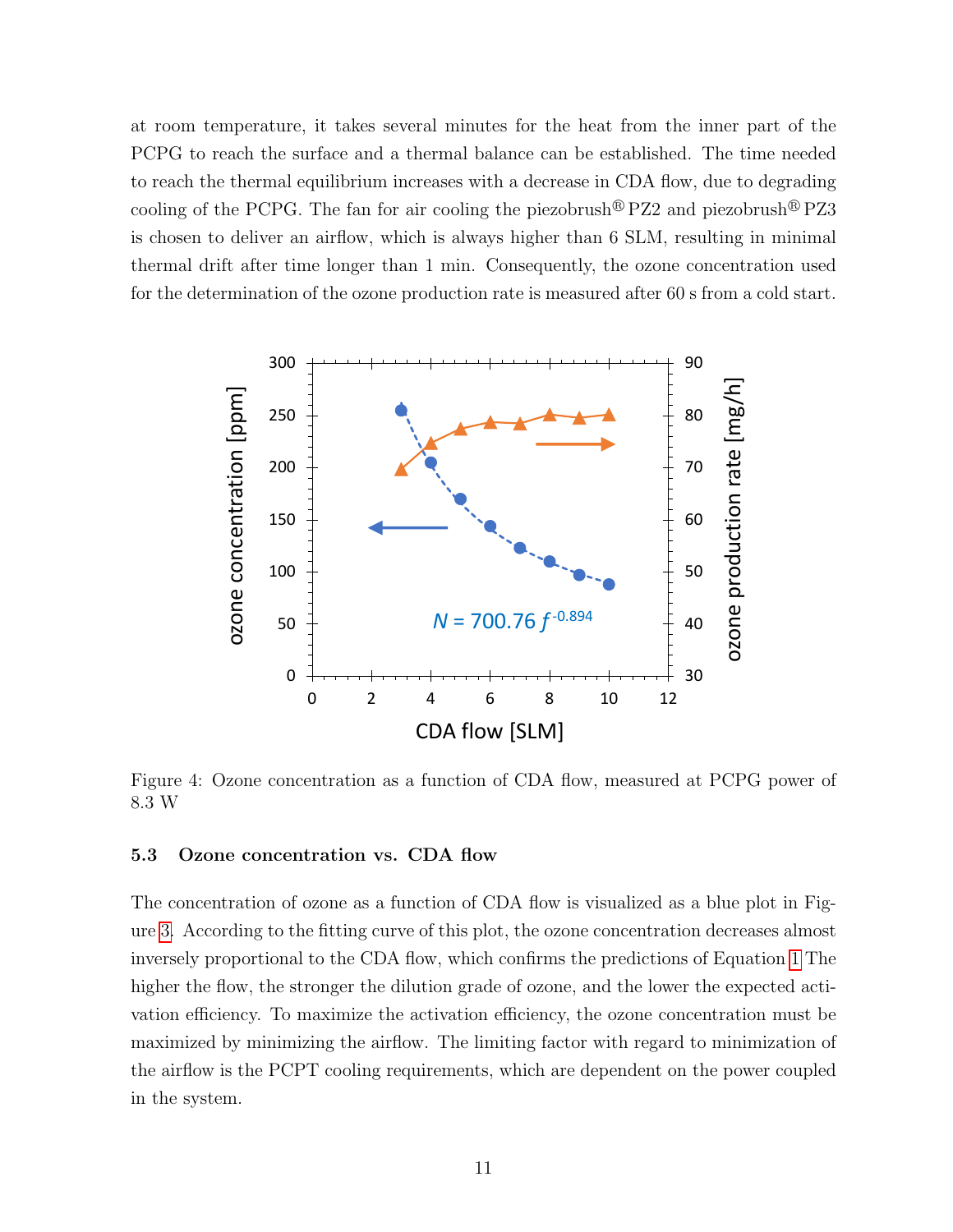The production rate of ozone  $R_{\text{prod}}$  can be calculated from the ozone concentration  $N_{\text{O}_3}$ using the following equation:

<span id="page-12-1"></span>
$$
R_{\rm prod} = \frac{M_{\rm O_3}}{V_{\rm A}} \cdot f_{\rm gas} \cdot N_{\rm O_3},\tag{7}
$$

derived from Equation [1.](#page-6-3)

Using the ozone concentrations from the blue plot and Equation [\(7\)](#page-12-1), the production rates are calculated and visualized as a red plot in Figure [3.](#page-10-1) For gas flow higher than 5 SLM, only a small variation in the production rate is observed. With gas flow decreasing below 5 SLM, the ozone production rate decreases. This effect can be explained by the increasing temperature of the PCPG due to insufficient air cooling. With increasing temperature, the following processes can affect the ozone production rate:

- (i) Changes in the PCPG itself such as change of resonance frequency and input impedance.
- (ii) The less efficient ozone production. An increase of specific energy input in the discharge, due to higher power, leads to an increase of concentrations of nitrogen oxides, which react with atomic oxygen – the main species needed for ozone synthesis. This effect is known as discharge poisoning and can completely stop the ozone generation [\[14\]](#page-21-10).
- (iii) The enhanced decomposition of ozone. From 100◦C upwards, the thermolysis based on reactions with radicals [\[2\]](#page-20-8) is an increasingly important loss mechanism of ozone.

The CDA flow below 3 SLM was not investigated, to avoid the thermal overload of the PCPG.

#### <span id="page-12-0"></span>5.4 Influence of power on ozone production rate

In contrast to the piezobrush  $\mathbb{R}$  PZ3, which has the constant input power of the piezoelectric transformer of 8.3 W, the ozone production of the piezobrush<sup>®</sup> PZ3 can be reduced by decreasing the power.

Figure [5](#page-13-2) shows the production rate of piezobrush<sup>®</sup>  $PZ3$  as a function of the input power. The production rate increased in power in the entire power range investigated. It reached the maximum value of 73 mg/h for 8 W. This value is slightly lower, than the one determined from Figure [4,](#page-11-1) due to the 0.3 W lower power and the presence of the ambient humidity in the plasma gas.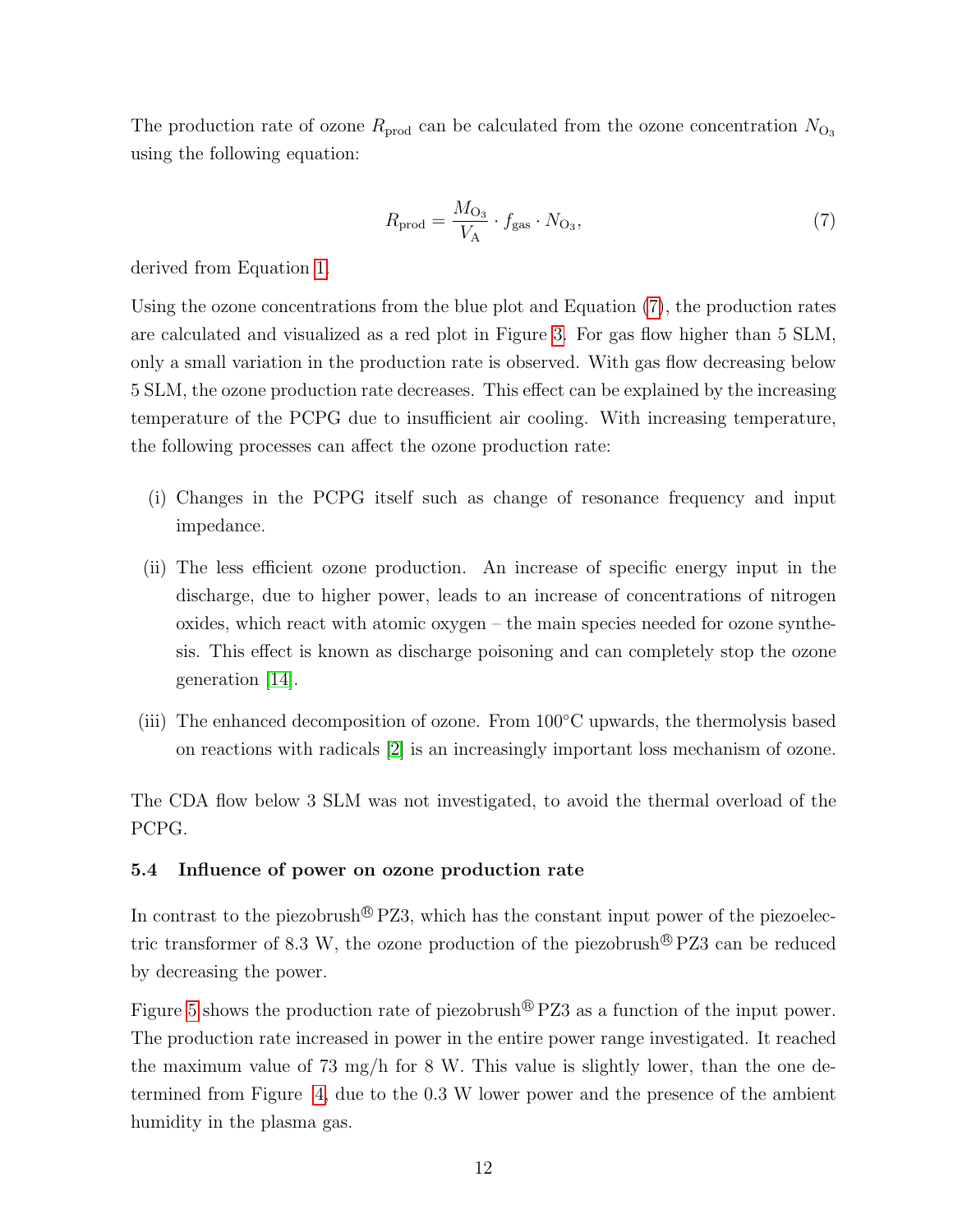

<span id="page-13-2"></span>Figure 5: Ozone production vs. power of piezobrush<sup>®</sup> PZ3 operated with ambient air.

The increase in the ozone production rate is faster for power values below 5 W and slows down for higher values, which can be interpreted as a loss of ozone production efficiency (production rate per energy unit). This effect can be explained by the increasing temperature of the PCPG tip and the physical mechanisms listed in Section [5.3.](#page-11-0)

#### <span id="page-13-0"></span>5.5 Determination of production rate in closed volume

Another method for determination of the production rate is based on the measurement of the ozone concentration in a closed volume in which the ozone source is working. According to Equation [4,](#page-7-2) this concentration should increase linearly with time. From the fitting line of such results, the production rate can be calculated. The setup for such measurement is shown schematically in Figure [6.](#page-14-0) The advantage of the polymer bag, in our case HDPE, is the adjustment of the volume to the changing conditions such as stoichiometry  $(O_2$  converted in  $O_3$ ), the temperature during plasma generator operation, and the suction of the sample gas by the ozone sensor.

## <span id="page-13-1"></span>6 Ozone spreading in space

The calculations of mean values of ozone concentration in airflow or closed space are presented in Section [3.](#page-6-0) These are idealized calculations assuming a homogeneous distribution of ozone in space. They do not take into account the real-time spreading in space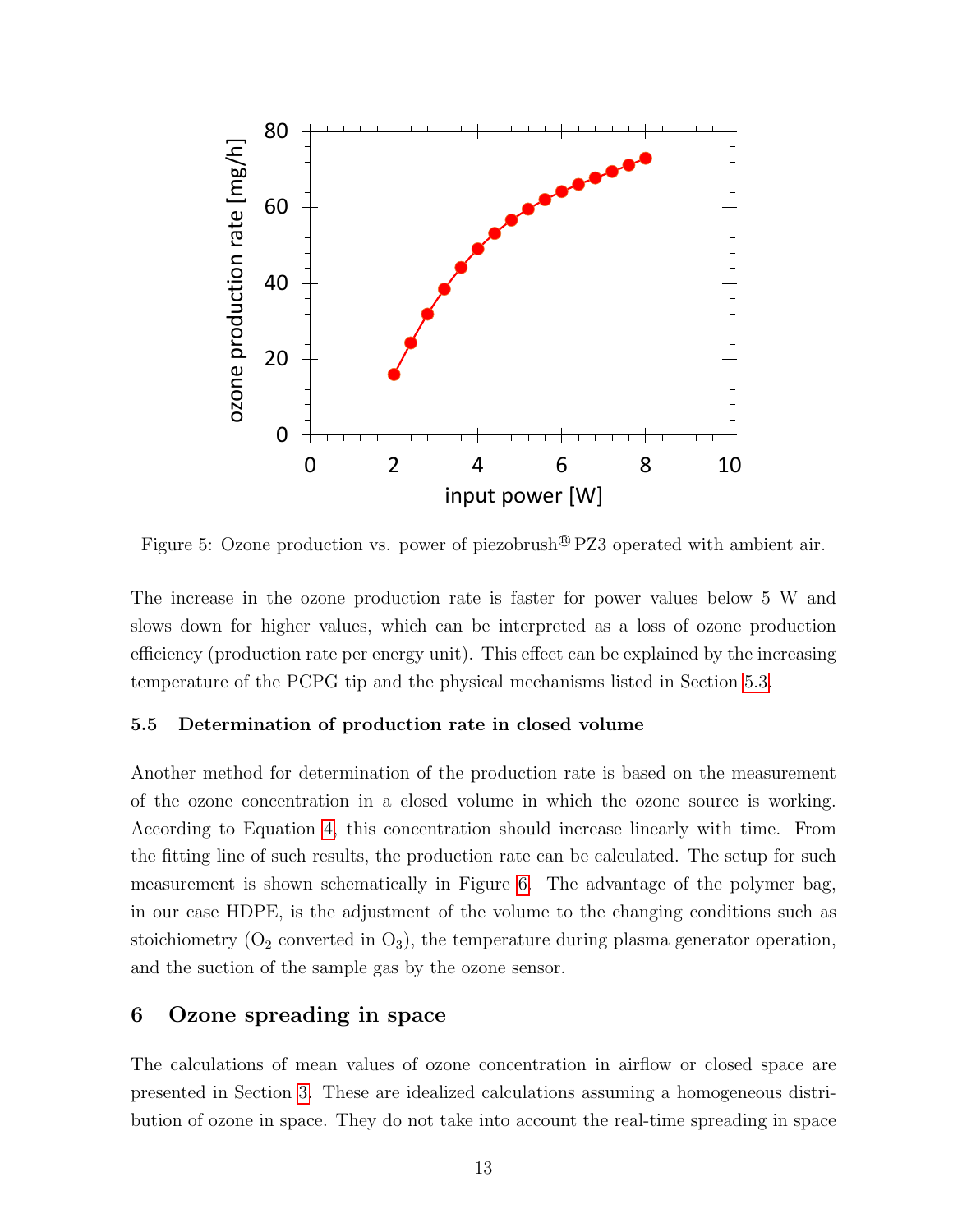

<span id="page-14-0"></span>Figure 6: Setup. Measurement of the concentration of ozone generated by PCPG in constant volume of gas.



Figure 7: Ozone concentration as function of piezobrush<sup>®</sup> PZ2 operation time in 20 l bag.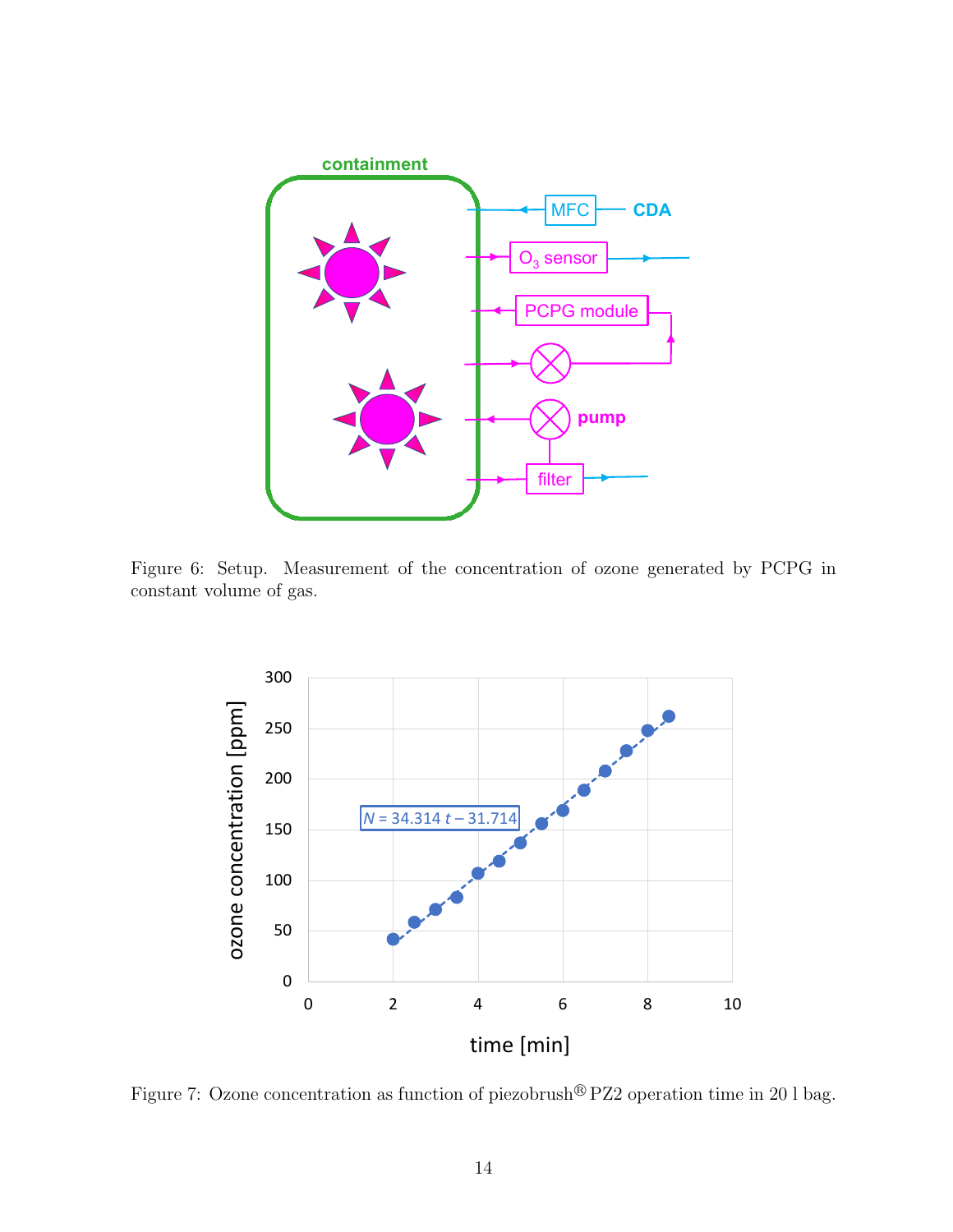of the ozone produced in a plasma generator. It can be expected that, despite low mean values, some zones of high ozone concentration are present. The aim of this section is to investigate the actual ozone distribution in the vicinity of the piezobrush  $\mathbb{R}$  PZ3 and to determine the safe regions and conditions for ozone concentration not exceeding 60 ppb (Table [2\)](#page-4-2). For these measurements, the piezobrush  $\mathbb{R}$  PZ3 is positioned vertically, with plasma gas blown downwards. The investigated distances are shown in Figure [8.](#page-15-1) The ozone concentration measurement results presented in this section were obtained using the ozone sensor O342e described in Section [4.](#page-8-0)



<span id="page-15-1"></span>Figure 8: The geometrical configuration of instruments for measurement of the concentration of ozone generated by piezobrush<sup>®</sup>  $PZ3$  for different positions in respect to the ozone sensor gas inlet and gas extraction conditions.

#### <span id="page-15-0"></span>6.1 Influence of gas extraction

Figure [9](#page-16-0) shows the time-dependent response of the ozone concentration at a distance of 250 mm from the piezobrush<sup>®</sup> PZ3 open nozzle on two minutes operation of piezobrush<sup>®</sup> PZ3 with full power (8 W) for different distances  $d_e$  between the piezobrush<sup>®</sup> PZ3 open nozzle and the funnel of the gas extraction. For active filtering, a funnel-shaped inlet of 100 mm diameter was connected to the active carbon filter station Aston AAT 260 with maximum suction power of 190  $\mathrm{m}^3/\mathrm{h}$ .

Without any gas extraction, the ozone concentration rises within 10 s from the background value of 5 ppb and reaches a stable value slightly over 2 ppm, which, accordingly to the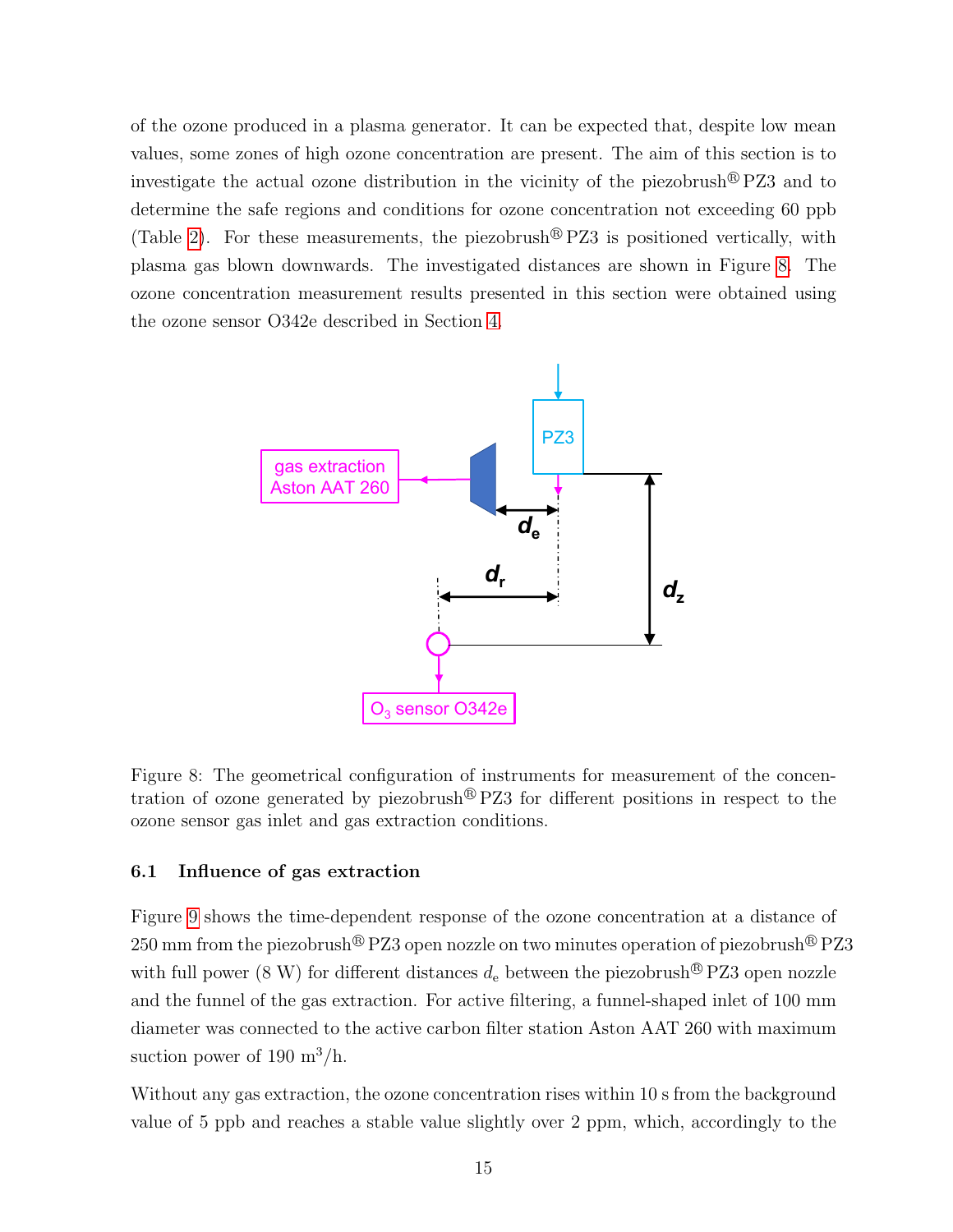

<span id="page-16-0"></span>Figure 9: The time-dependent response of the ozone concentration on two minutes operation of piezobrush<sup>®</sup> PZ3 with full power  $(8 \text{ W})$ , at constant vertical distance,  $d_z = 250 \text{ mm}$ between the piezobrush® PZ3 open nozzle and the ozone sensor gas inlet, for different distances  $d_e$  between the piezobrush<sup>®</sup> PZ3 open nozzle and the suction funnel, and different gas extraction power levels.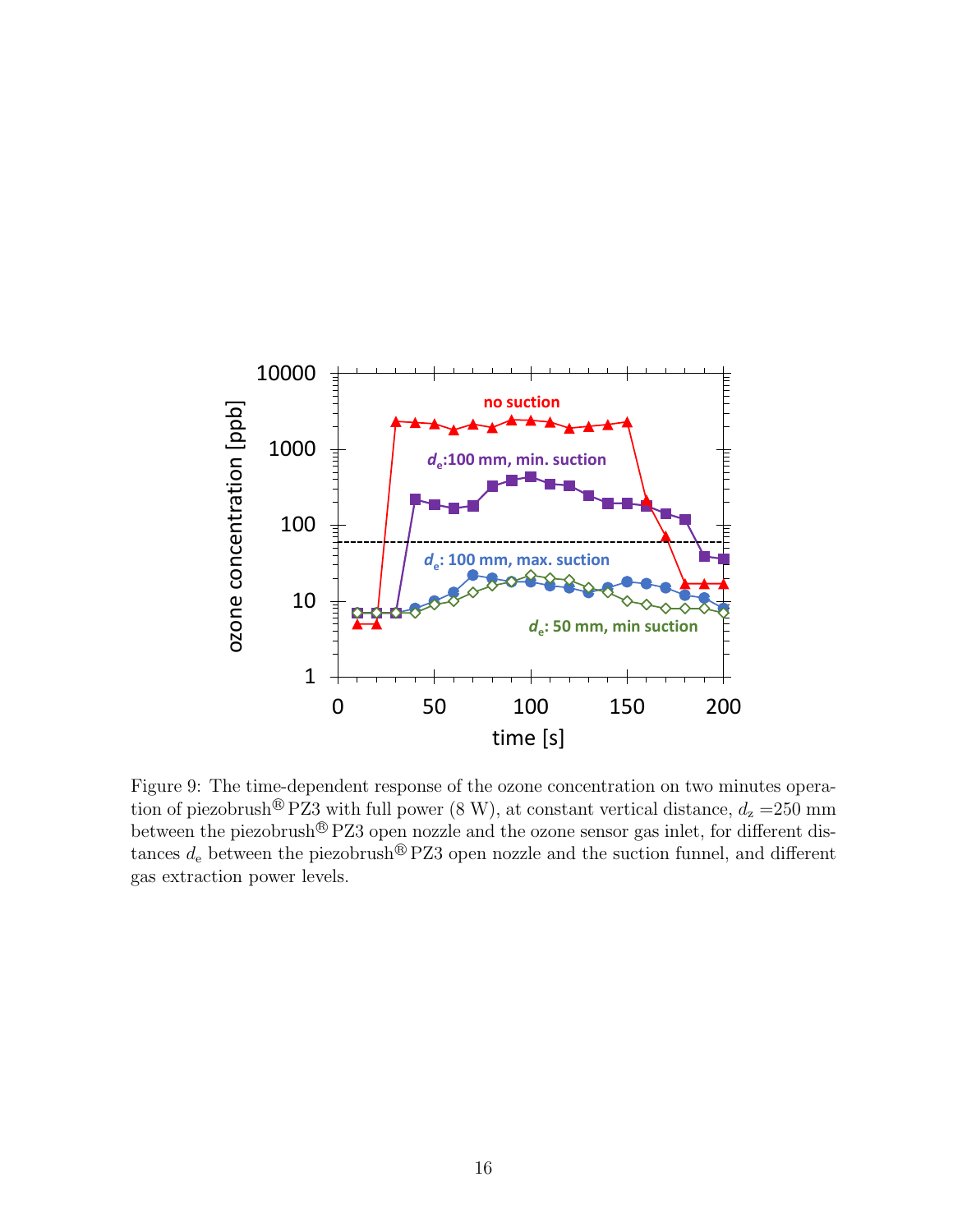plot in Figure [1,](#page-5-0) would be harmful to a person breathing such air for more than 2 min. After switching off the piezobrush<sup>®</sup> PZ3, it takes a little more time, about 30 s, to reach the plateau. The level of this plateau of 17 ppb decreases further much slower and reaches the starting value of 5 ppb after many hours, despite the large size of the hall in which the experiments were conducted.

Very important for effective ozone extraction is the distance of the extraction funnel from the piezobrush<sup>®</sup> PZ3 nozzle. For the short distance of  $d_e = 50$  mm, the maximum reached value is 22 ppb, much below the limiting value of 60 ppb depicted in Figure [9](#page-16-0) with the dashed line, even for the minimum power of the gas extraction of about  $19 \text{ m}^3/\text{h}$ . However, the increase of the extraction funnel distance to up to  $d_e = 100$  mm is sufficient to strongly exceed the limit value, reaching the maximum of 0.436 ppm.

To some extent, the increase of the distance between the extraction funnel and the nozzle can be compensated for by an increase in the gas extraction power. When applying the maximum suction power of 190  $\text{m}^3/\text{h}$  the maximum measured ozone concentration drops again to less than 60 ppb, reaching the maximum of 22 ppb. In both cases of efficient gas extraction, shortly after switching off the piezobrush  $\mathbb{R}$  PZ3, the ozone concentration which is below 10 ppb is measured.

#### <span id="page-17-0"></span>6.2 Influence of vertical and horizontal distance

The study on the influence of the distance between the piezobrush  $\mathbb{R}$  PZ3 nozzle and the ozone sensor gas inlet was conducted in the same way, as in the previous section, but in Figure [10](#page-18-0) the mean values reached between the 30th and 100th second of the ON time of the piezobrush<sup>®</sup> PZ3, are plotted.

The maximum mean concentration of 3.7 ppm was reached for the shortest distance of  $d_{z}$  =100 mm. Lower distances were not tested, because the concentration values would exceed the limit of the ozone sensor of 10 ppm. The maximum mean concentration decreased exponentially with distance  $d_{z}$ , which resulted in a linear plot in a semilogarithmic scale in Figure [10.](#page-18-0) In the long distance, 400 mm and more, the measured ozone concentration was below the limiting value of 60 ppb, as depicted in the diagram with a dashed line. For the distance of 600 mm no measurable increase of the ozone concentration was observed. For a distance shorter than 400 mm, the limiting value was exceeded.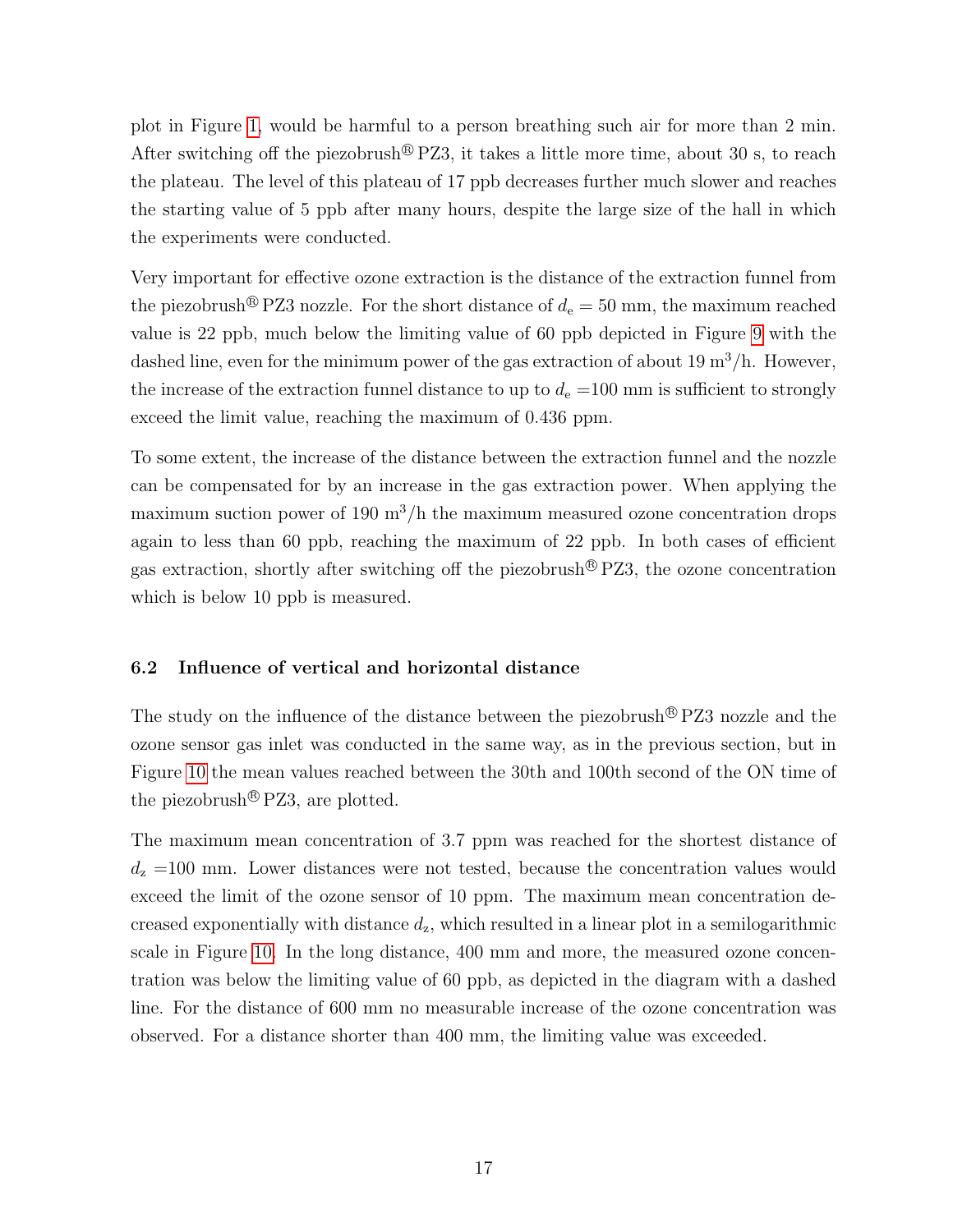

<span id="page-18-0"></span>Figure 10: Mean concentration of ozone generated by piezobrush<sup>®</sup> PZ3 operated with full power (8 W) as a function of vertical distance between the sensor suction terminal and the piezobrush<sup>®</sup> PZ3, at a vertical distance of 250 mm.



<span id="page-18-1"></span>Figure 11: Mean concentration of ozone generated by piezobrush<sup>®</sup> PZ3 operated with full power (8 W) as a function of horizontal distance between the sensor suction terminal and the piezobrush<sup>®</sup> PZ3, at a vertical distance of 250 mm.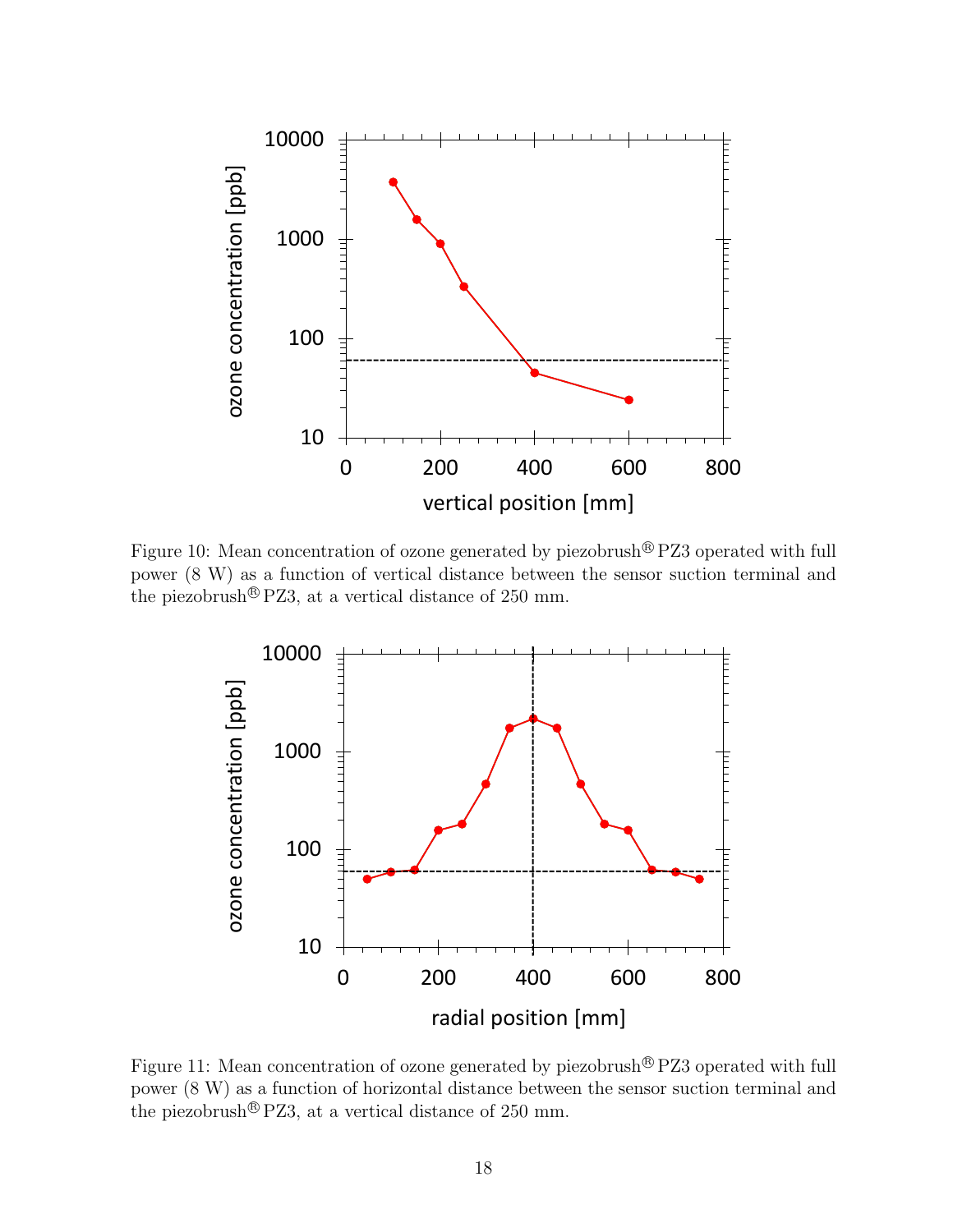#### <span id="page-19-0"></span>6.3 Radial distribution

Figure [11](#page-18-1) shows the radial distribution of ozone concentration in the vertical distance of  $d_z = 250$  mm between the piezobrush®PZ3 nozzle and the ozone sensor gas inlet. It demonstrates, that within the diameter of 440 mm, the ozone concentration exceeded the limiting value of 60 ppb.

This corresponds to a situation where the operator of the piezobrush  $\mathbb{R}$  PZ3 directs the instrument to his face when working on the desk. The respiratory minute volume during light activities, maybe about 12 l/min, is comparable with the airflow of piezobrush  $\mathcal{B}$  PZ3. Breathing the air with a harmful concentration of ozone would be possible. To avoid such risk, the instrument should never be directed to one's own face or the face of other people.

## <span id="page-19-1"></span>7 Conclusion

In PDD, as in all air-based cold atmospheric discharges, the RONS are produced, which are inevitable for plasma processing. One of long-living RONS, which can be reliably measured, is ozone. In high doses, ozone is harmful to all organisms and consequently, humans. If piezobrush<sup>®</sup> is operated in a small, not ventilated room, within few minutes a harmful concentration of ozone is obtained. As limiting value for long-term exposition to ozone the ozone concentration of 60 ppb can be considered, however currently no official regulatory value is set in European Union. To avoid the ozone hazard for the operator of the PCPGs, gas extraction and good ventilation are needed. To assure the efficiency of gas extraction, the funnel of the extraction system should be as close to piezobrush<sup>®</sup> PZ3 as possible. For a short distance between the suction funnel and the piezobrush<sup>®</sup> a small suction power is sufficient to keep the ozone concentration low. If this distance increases, much stronger gas extraction power is needed. The ozone distribution in space has a directional character, with the highest concentration along the axis. This is why breathing the air directly in front of the piezobrush<sup>®</sup>, should be avoided.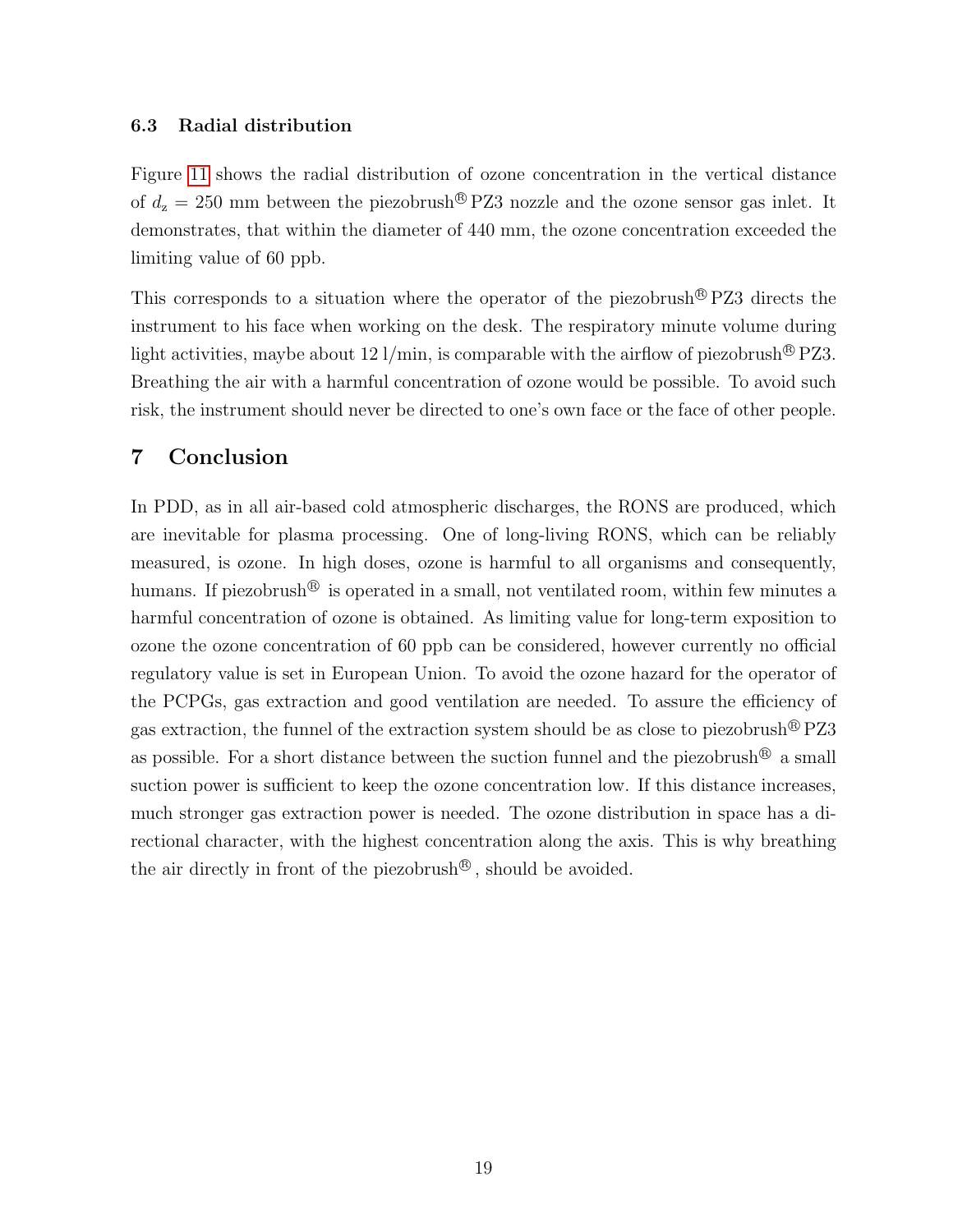## References

- <span id="page-20-9"></span>[1] Batakliev, T., Georgiev, V., Anachkov, M., Rakovsky, S., and Zaikov, G. Ozone decomposition. *Interdiscip Toxicol. 7*, 2 (2014), 47 – 59.
- <span id="page-20-8"></span>[2] Benson, S. W., and Axworthy, A. E. Mechanism of the gas phase, thermal decomposition of ozone. *The Journal of Chemical Physics 26*, 6 (1957), 1718 – 1726.
- <span id="page-20-4"></span>[3] Buntat, Z. *Ozone generation using electrical discharges*. VDM Verlag Dr. M¨uller, Dudweiler Landstr. 99, 66123 Saarbrücken, Germany, 2010, ch. 1.7.1, p. 14.
- <span id="page-20-3"></span>[4] Buntat, Z., Smith, I. R., and Razali, N. A. M. Ozone generation by pulsed streamer discharge in air. *Applied Physics Research 1*, 2 (2009), 2 – 10.
- <span id="page-20-6"></span>[5] CHANG, J. S., LAWLESS, P. A., AND YAMAMOTO, T. Corona discharge processes. *IEEE Transactions on Plasma Science 19*, 6 (Dec 1991), 1152 – 1166.
- <span id="page-20-2"></span>[6] Christensen, P. A., Yonar, T., and Zakaria, K. The electrochemical generation of ozone: A review. *Ozone: Science & Engineering 35*, 3 (2013), 149 – 167.
- <span id="page-20-12"></span>[7] Cuong, D. M. *Piezoelectric Transformer Integration Possibility in High Power Density Applications*. Verlag der Wissenschaften GmbH, Bergstr. 70, D-01069 Dresden, 2008.
- <span id="page-20-10"></span>[8] Dhandapani, B., and Oyama, S. Gas phase ozone decomposition catalysts. *Applied Catalysis B: Environmental 11* (1997), 129 – 166.
- <span id="page-20-0"></span>[9] Dohan, J., and Masschelein, W. The photochemical generation of ozone: Present state–of–the–art. *Ozone: Science & Engineering 9*, 4 (1987), 315 – 334.
- <span id="page-20-11"></span>[10] DRÄGER. *Dräger-Tubes-/CMS-Handbook*, 14th ed. Dräger Safety AG & Co KGaA, Revalstrasse 1, 23560 Luebeck, Germany, 2005.
- <span id="page-20-5"></span>[11] Eliasson, B., Hirth, M., and Kogelschatz, U. Ozone synthesis from oxygen in dielectric barrier discharges. *J. Phys. D: Appl. Phys. 20* (1987), 1421 – 37.
- <span id="page-20-1"></span>[12] Eliasson, B., and Kogelschatz, U. Ozone generation with narrow–band UV radiation. *Ozone: Science & Engineering 13*, 3 (1991), 365 – 373.
- <span id="page-20-7"></span>[13] FRIDMAN, A. *Plasma Chemistry*. Cambridge University Press, New York, 2008, pp. 389 – 390.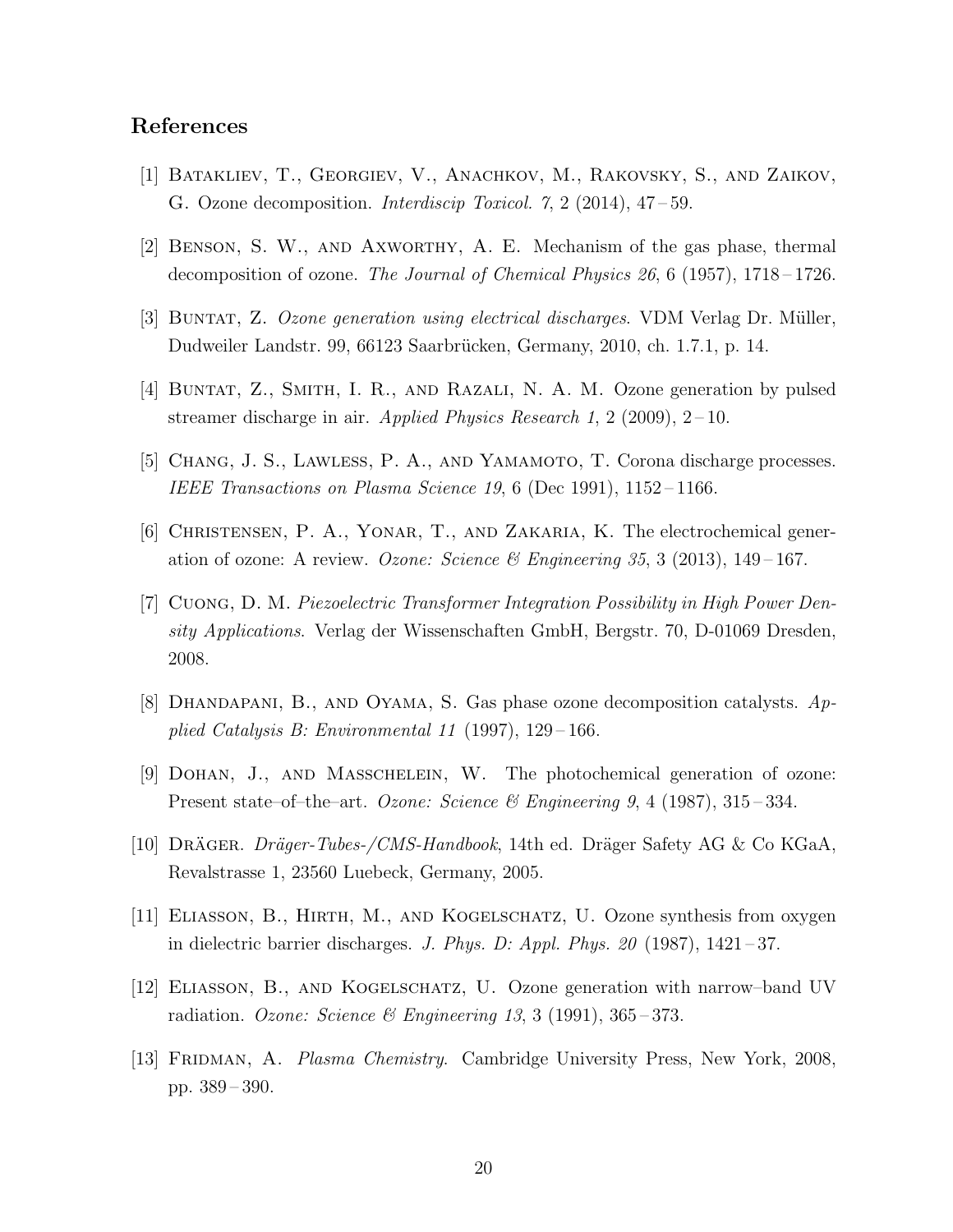- <span id="page-21-10"></span>[14] Fridman, A. *Plasma Chemistry*. Cambridge University Press, New York, 2008, pp. 387 – 388.
- <span id="page-21-6"></span>[15] Gardoni, D., Vailati, A., and Canziani, R. Decay of ozone in water: A review. *Ozone: Science & Engineering 34* (2012), 233 – 242.
- <span id="page-21-4"></span>[16] Itoh, H. Discharge plasmas generated by piezoelectric transformer and their applications. In *Proc. 27th ICPIG, July 18-22* (Eindhoven, the Netherlands, 2005), pp.  $1 - 4$ .
- <span id="page-21-3"></span>[17] Itoh, H., Teranishi, K., and Suzuki, S. Discharge plasmas generated by piezoelectric transformers and their applications. *Plasma Sources Sci. Technol. 15*, 2 (2006), S51.
- <span id="page-21-8"></span>[18] Kallaev, S. N., Gadzhiev, G. G., Kamilov, I. K., Omarov, Z. M., SADYKOV, S. A., AND REZNICHENKO, L. A. Thermal properties of pzt-based ferroelectric ceramics. *Physics of the Solid State 48*, 6 (2006), 1169 – 1170.
- <span id="page-21-1"></span>[19] Kogelschatz, U., Eliasson, B., and Hirth, M. Ozone generation from oxygen and air: Discharge physics and reaction mechanisms. *Ozone Science & Engineering 10* (1988), 367 – 378.
- <span id="page-21-9"></span>[20] Lang, S. B., Lashley, J. C., Modic, K. A., Fisher, R. A., Zhu, W. M., and Ye, Z. G. Specific heat of a ferroelectric pzt ceramic at the morphotropic phase boundary. *10th IEEE International Conference on Solid Dielectrics* (2010), 1 – 3.
- <span id="page-21-0"></span>[21] Le, Q., Kesters, E., Prager, L., Claes, M., Lux, M., and Vereecke, G. Modification of photoresist by UV for post-etch wet strip applications. *Solid State Phenomena 145-146* (2009), 323 – 326.
- <span id="page-21-2"></span>[22] Masuda, S., Akutsu, K., Kuroda, M., Awatsu, Y., and Shibuya, Y. A ceramic-based ozonizer using high-frequency discharge. *IEEE Tr. on Industry Applications 24*, 2 (1988), 223 – 231.
- <span id="page-21-7"></span>[23] Matsumi, Y., and Kawasaki, M. Photolysis of atmospheric ozone in the ultraviolet region. *Chemical Reviews 103*, 12 (2003), 4767 – 4782. PMID: 14664632.
- <span id="page-21-5"></span>[24] McClurkin, J., and Maier, D. Half-life time of ozone as a function of air conditions and movement. In *10th International Working Conference on Stored Product Protection*. Julius-K¨uhn-Archiv, Estoril, Portugal, 27 June–2 July, 2010, pp. 381 – 385.